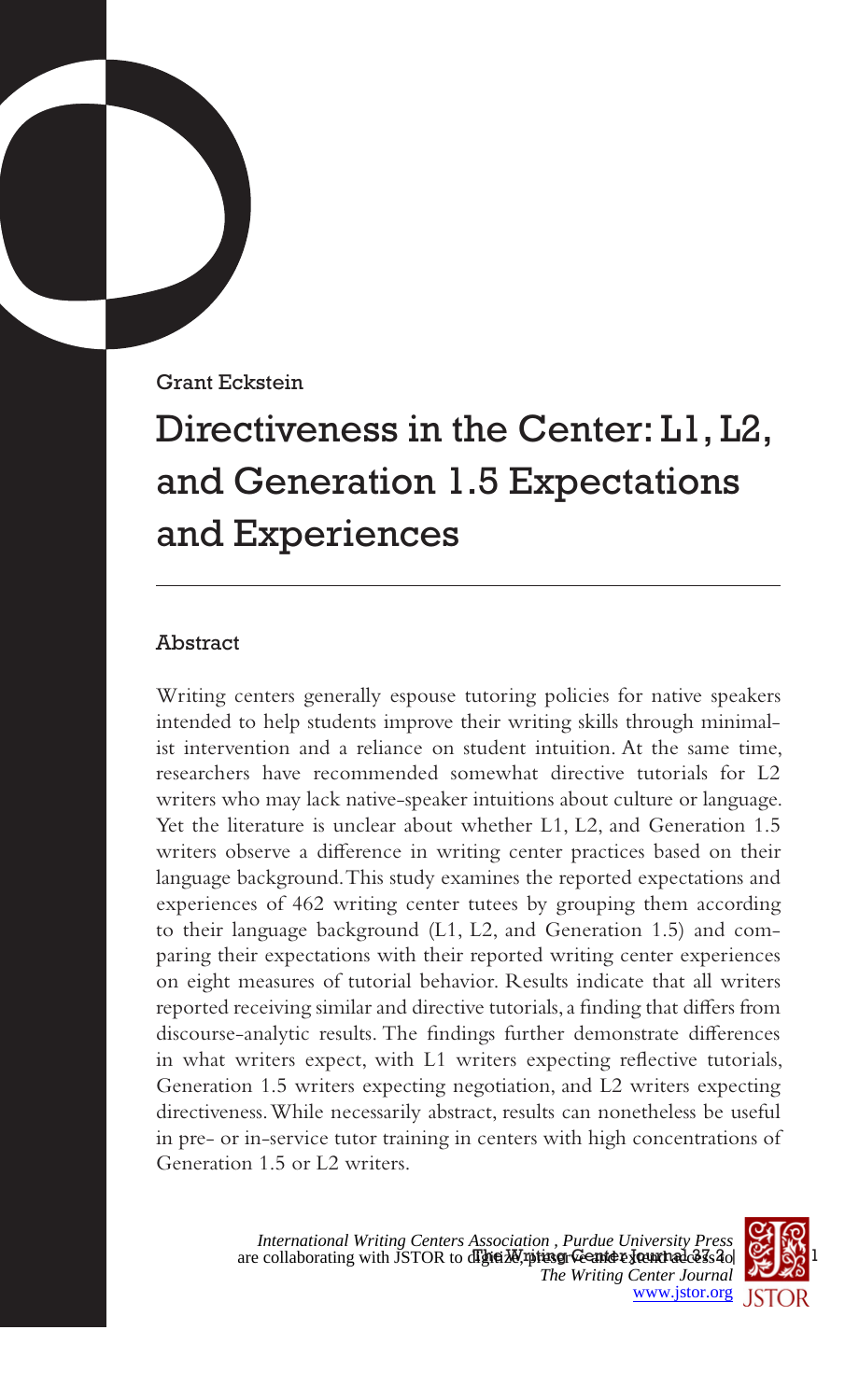# Introduction

Directiveness in tutoring, which can be described reductively as telling students how to revise their writing, has generated substantial debate in writing center research, according to Steven J. Corbett (2008), and those debates are currently being revived. In the mid-1970s, writing center practitioners and researchers advised tutors against directive tutoring (Clark, 2001). Joan Hawthorne (1999) wrote pointedly, "If our focus is on the writer, . . . directive tutoring is out" (p. 1) and Stephen North (1984) popularized the notion that tutors should ideally draw writers out and "ask them questions they would not think to ask themselves" (p. 440). The strategies of nondirective tutoring—that tutors should focus on a text holistically, ask leading questions, and encourage students to make changes to their text rather than providing revision directives—are meant to give students choices and therefore more negotiating agency in the revision process. It is thought that students are more likely to revise their work if they are engaged in the revision process through negotiation (Jacobs  $\&$ Karliner, 1977; Newkirk, 1995). Nondirective tutoring is a remarkably resilient approach such that virtually all writing centers in the United States espouse some form of nondirective tutoring practices or policies (Salem, 2016; Thompson, Whyte, Shannon, Muse, Miller, Chappell, & Whigham, 2009).

Yet whether nondirective tutoring benefits students is still up for discussion (Denny, Nordlof, & Salem, 2018), and to what extent students of various language backgrounds expect or receive it is likewise unclear and forms the basis of my study. Judith K. Powers (1993), Susan Blau & John Hall (2002), Jessica Williams & Carol Severino (2004), and Lori Salem (2016) have all suggested L2 writers may actually benefit from directive tutoring, particularly if it can compensate for linguistic, cultural, or rhetorical information writers might struggle intuitively to access in their second language (Cogie, Strain, & Lorinskas, 1999; see also Eckstein, 2018). For instance, L2 writers may need tutors to give them direct detail about an unfamiliar idiom or clarify the rhetorical structure of an American academic essay. Furthermore, Gail Nash (2006) indicates that the pragmatic effect of nondirective tutoring can be confusing for L2 writers who struggle to interpret a polite imperative couched as a question or suggestion. In other words, L2 writers may *not* be able to provide a better version of their thinking through guided self-reflection, and thus their writing tutorials must be different from tutorials with L1 writers.

The concern over nondirective tutoring practices would likely be less noticeable or serious if it weren't for the overwhelming presence of nonnative English speakers and marginalized learners who visit writing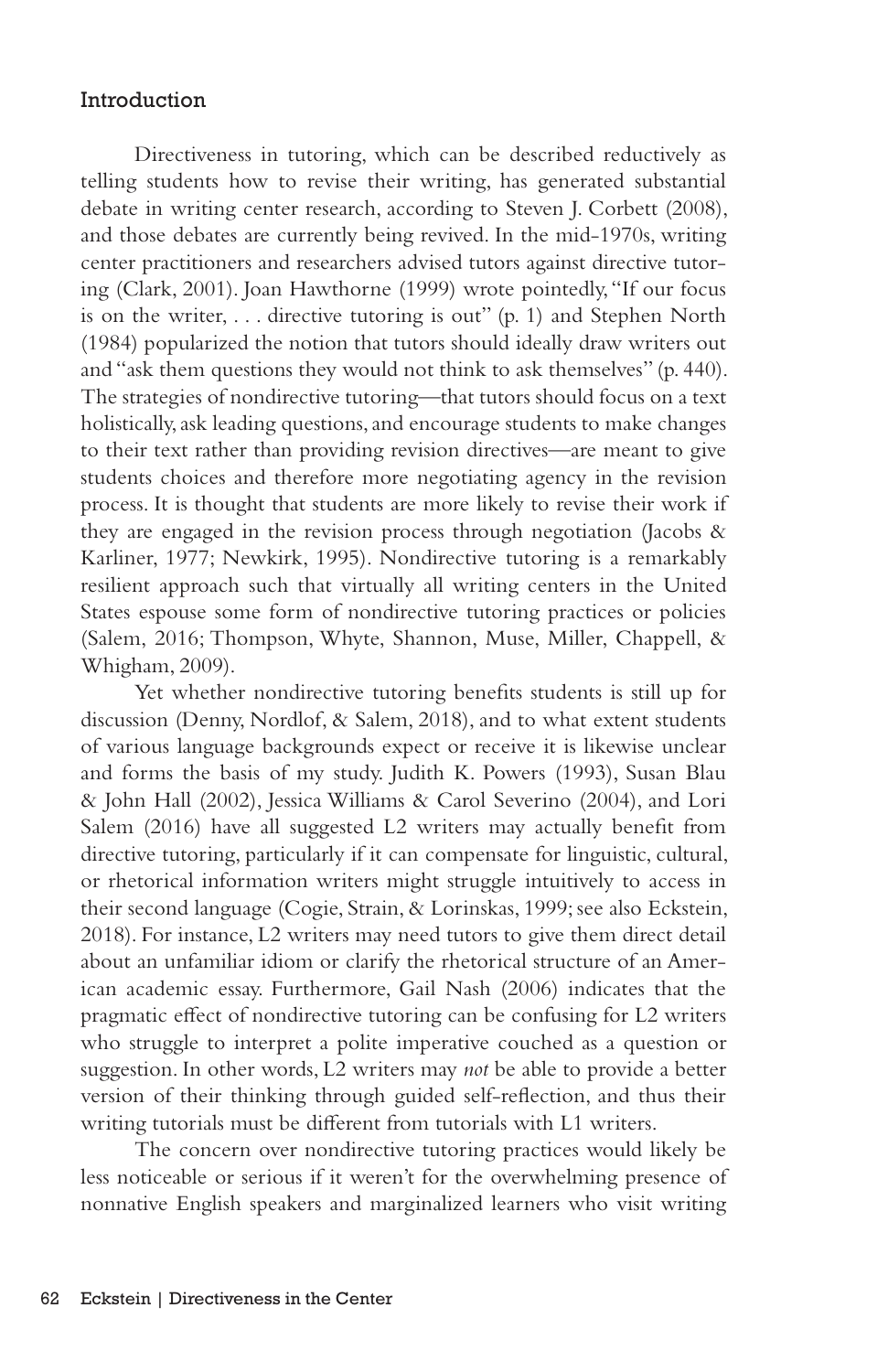centers. In 1995, Judith Powers & Jane Nelson reported on 75 graduate writing centers in which all but one indicated working with L2 writers and 26% of centers claimed that at least 70% of their tutorials were with L2 writers. More recently, Salem (2016), in her impressive study of students who do and do not visit her writing center, found that "non-native speakers of English, women, and non-white students are all more likely to use the writing center than native-speakers of English, men, and white students" (p. 158), suggesting that writing centers should expect to cater to writers from traditionally less privileged groups. She went on to decry nondirective tutoring, framing it as pedagogy for "privilege[d]" students who "already feel a sense of self-efficacy and ownership over their texts" (p. 159), hardly the demographic most likely to frequent her writing center.

In response to demographic realities in writing center usage, several researchers have investigated whether tutors actually do provide different tutoring experiences to L1 and to L2 writers, especially in terms of directiveness. Terese Thonus (1999a) found that L2 writers received an equal number of or fewer polite suggestions than L1 writers. She further found that tutorials with L2 writers were shorter than those with L1 writers (1999c), and that L2 tutorials demonstrated less volubility (or talkativeness), greater variability in types of directives, fewer imperative directives, fewer first-person directives, and less mitigation of suggestions. Other researchers found shorter opening and longer diagnosis phases in L2 tutorials (Williams, 2004), more interactional dominance by the tutor (Cumming & So, 1996; Ritter, 2002; Young, 1992), and tutors taking on more authoritative roles (Williams, 2005). Together, these observational findings suggest L2 tutorials are comparatively *more* dominated by the tutor than L1 tutorials and reflect more of an *instructional* event for L2 writers rather than a typical *negotiated* tutoring session for L1 writers.

These findings are meaningful because they demonstrate that, in some ways, tutorial practices may be meeting the ideological recommendations for more directiveness called for in L2 writing center literature. However, there are two major limitations of this research. The first limitation is that the majority of these findings have been drawn through analyses of tutor-tutee discourse for which researchers have recorded and transcribed tutoring sessions and then tallied counts of specific tutorial behavior. This limitation is only partial since such investigations are invaluable in observing differences, yet additional research is needed to quantify these observations, further extend them over many contexts, and subject them to statistical analysis so as to increase their generalizability and interpretability beyond just the institution(s) where the studies were conducted. The second limitation is that most analyses of language learners in writing centers distinguish native and nonnative speakers of English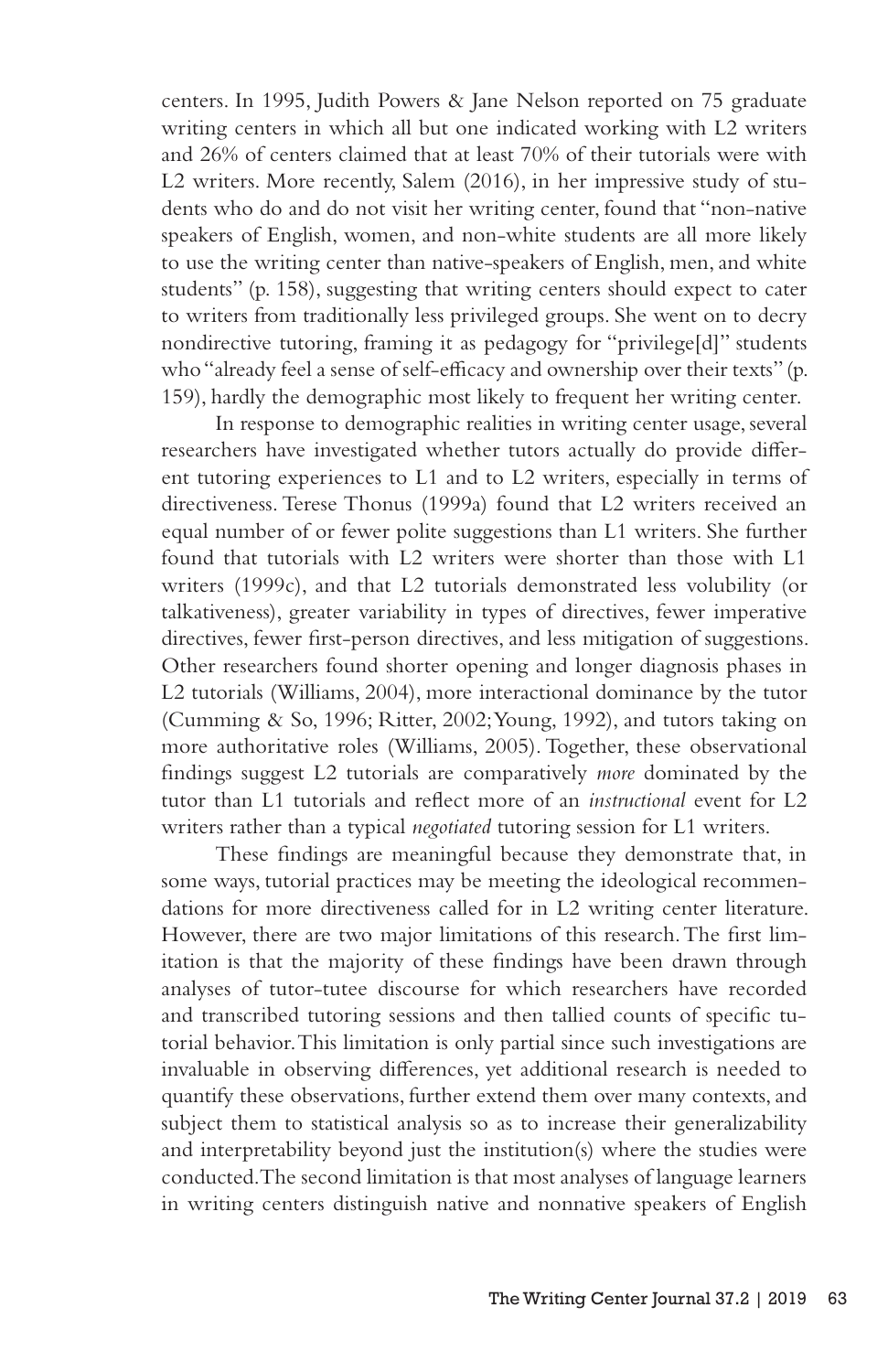while overlooking the unique characteristics of an in-between group commonly referred to as Generation 1.5 (Gen 1.5) learners. Linda Harklau, Kay M. Losey, & Meryl Siegal (1999) popularized this term as a label for students who are not strictly L1 or L2 writers. Gen 1.5 learners are often early arriving immigrants who speak English at school but a native language at home. Joy Reid (2006) calls them "ear learners" because they have acquired their English through interactions with friends and teachers or through media exposure and social talk rather than formal study. As a result, Gen 1.5 learners may sound like native English speakers and may be very familiar with dominant culture, but their writing is distinguished from L1 and L2 writing by limitations in lexical, grammatical, and rhetorical knowledge. Although there are scarce demographic data indicating the number of Gen 1.5 learners in higher education, the U.S. Census Bureau (2016) estimates that more than 63 million, or 21%, of Americans five years old or older speak a language other than English at home. A growing body of Gen 1.5 research in writing centers exists (Doolan & Miller, 2012; Nakamaru, 2010; Ritter & Sandvik, 2009; Thonus, 2003), but given that L2 and Gen 1.5 writers can vary greatly in their tutoring needs, and that writing centers tend to cater to less privileged students, further research is needed to understand distinctions among L1, L2, and Gen 1.5 writers.

An important question still remains as to whether different groups of writers report different amounts of directiveness and whether their experiences match expectations. The study reported in this article investigates tutorial behavior in order to triangulate prior discourse-analytic observations about tutorial directiveness and determine whether there are significant differences in tutorials with L1, Gen 1.5, and L2 writers, and it seeks to determine whether writers expected the interactions they experienced.

Understanding student experiences and expectations is important because, as Susan Blalock (1997) indicates, matches between tutor practice and tutee expectations impact tutees' satisfaction with the experience (see also Thompson et. al., 2009). A student's perception of usefulness, for instance, has a substantial effect on the perceived success of a tutorial and subsequent student revision (Harris, 1986; Raymond & Quinn, 2012; Severino, Swenson, & Zhu, 2009; Thonus, 2002; Williams, 2004). Early L2 researchers, such as Jean Kiedaisch & Sue Dinitz (1991), have also reported that mismatches lead to greater levels of dissatisfaction among L2 writers than among L1 writers and have been thought to contribute to attrition of L2 writers who use the writing center (Linville, 1997; Moser, 1993). If writers see their tutorial experience as helpful, they may continue to take advantage of the valuable learning resources available at writing centers and engage in meaningful revisions.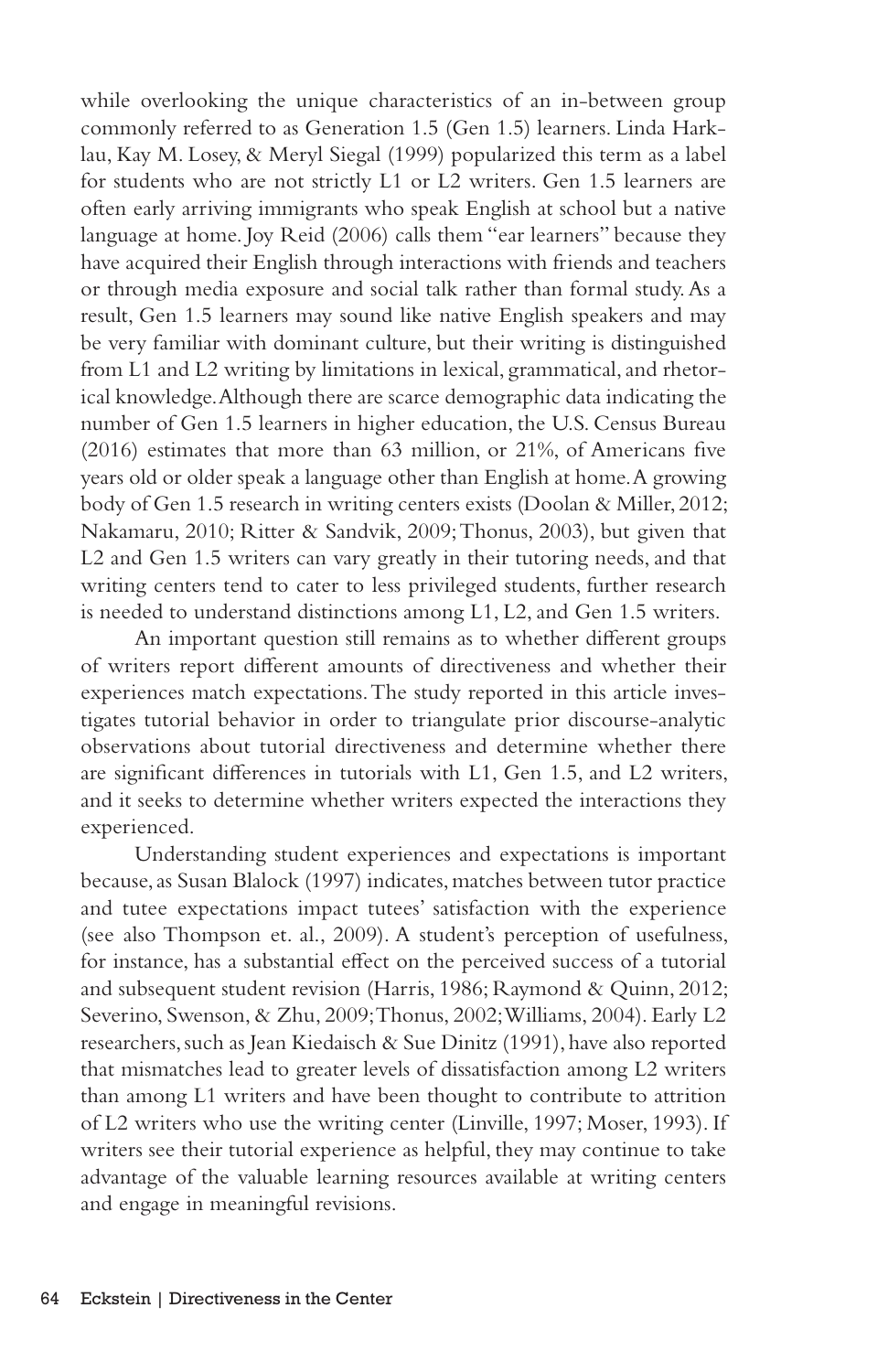Admittedly, the arguments presented above regarding directiveness fail to take into consideration the wide spectrum of tutorial approaches to student writing, as well as the diversity of writers and tutors themselves. While I have necessarily pitted directiveness against nondirectiveness in this essay in order to discuss trends on a broad scale, as one director mentioned to me, this dichotomy is increasingly less relevant as tutors strive to focus on individual writers with unique needs. Yet despite this limitation of the study, the distinction between directive and nondirective tutoring still represents a valid and current framework for analyzing tutorial behavior. One anonymous reviewer of this article explained that tutors can still benefit from naming approaches and deciding whether to be directive or nondirective and to what extent. The dichotomy further facilitates an investigation into aggregated perceptions of writers that could not be analyzed through individual case studies or discourse analysis, for example. Thus the purpose of this research is not to examine tutorials as individualized experiences; rather, it is to take a step back (perhaps several miles back) in order to glimpse global trends, however rough, of writer experiences.

With this background in mind, this research addresses the differences L1, Gen 1.5, and L2 writers report in terms of tutorial directiveness and was guided by the following three research questions:

- 1. To what extent do L1, L2, and Gen 1.5 writers differ in their reported *experiences* of tutorial directiveness in their writing tutorials?
- 2. To what extent do L1, L2, and Gen 1.5 writers differ in their *expectations* of tutorial directiveness in their writing tutorials?
- 3. How closely aligned are L1, L2, and Gen 1.5 writers' reported experiences and expectations?

# Methods

To investigate writing center experiences and expectations, I developed a survey for recent writing center patrons that included extensive demographic questions so participants could be categorized as L1, Gen 1.5, or L2 writers.<sup>1</sup> Respondents were classified as L1 writers if they reported using English exclusively to communicate while growing up, were born in and were citizens of the United States (or naturalized U.S. citizens from Canada), and if their parents were also born in the United

<sup>1</sup> IRB protocol number 311899-1.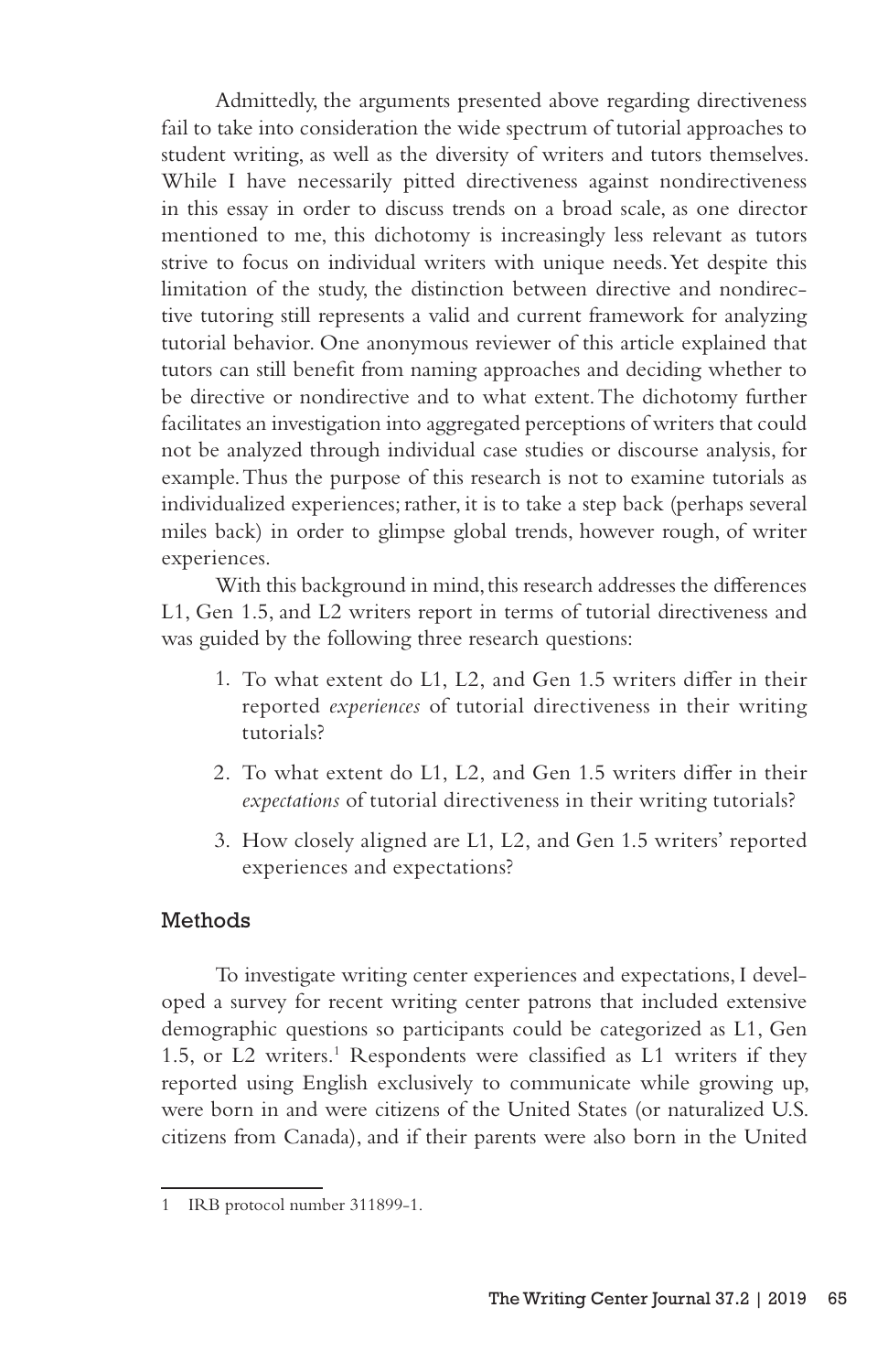States. This category ruled out individuals for whom English was not the primary language while growing up, especially in the home. I categorized these participants in the L2 group if they reported being international, visa-holding students from a non-English-speaking country in addition to speaking a non-English language in the home (care was taken to exclude native English speakers who grew up internationally). Also, L2 writers were so classified if they had graduated high school outside the United States *and* had lived in the United States for less than five years. Respondents were grouped as Gen 1.5 students based on Dana R. Ferris & John S. Hedgcock's (2014) characterization scheme:

a) Their parents were newly arrived immigrants; b) the primary language spoken in their home was not English; c) all or nearly all of their education was largely or exclusively in the [second language] context (and delivered in the L2); and d) some of their educational experience, at least in the early years, was influenced by their [English-language-learner] status. (p. 36)

Thus, Gen 1.5 respondents included those who reported natively speaking a language in addition to English in the home (not students who had just studied a foreign language in high school), had immigrant parents, were relatively long-term residents of the United States (five or more years), and had graduated high school in the United States.

The survey also presented respondents with a list of statements about the experience they had in their most recent tutorial and a parallel list asking about their expectations of an ideal writing center experience. Participants could rate their agreement with these statements on a scale from 1 (strongly disagree) to 4 (strongly agree). The first statement was worded, "My writing tutor encouraged me to do most of the talking." The parallel statement was worded, "A writing tutor should encourage me to do most of the talking." These statements about tutor-tutee interaction were drafted to coincide with eight major characteristics of L1/L2 tutorial differences as posited by Thonus (2004), which are explained below and represented in the survey in statements the student could agree or disagree with (appendix):

- **Encouragement of tutee talk**—the degree to which the tutee felt encouraged or allowed by the tutor to talk during the tutorial.
- **Mitigation/directiveness of suggestions**—the degree to which the tutor gave directive suggestions, such as saying "You *need* to do X."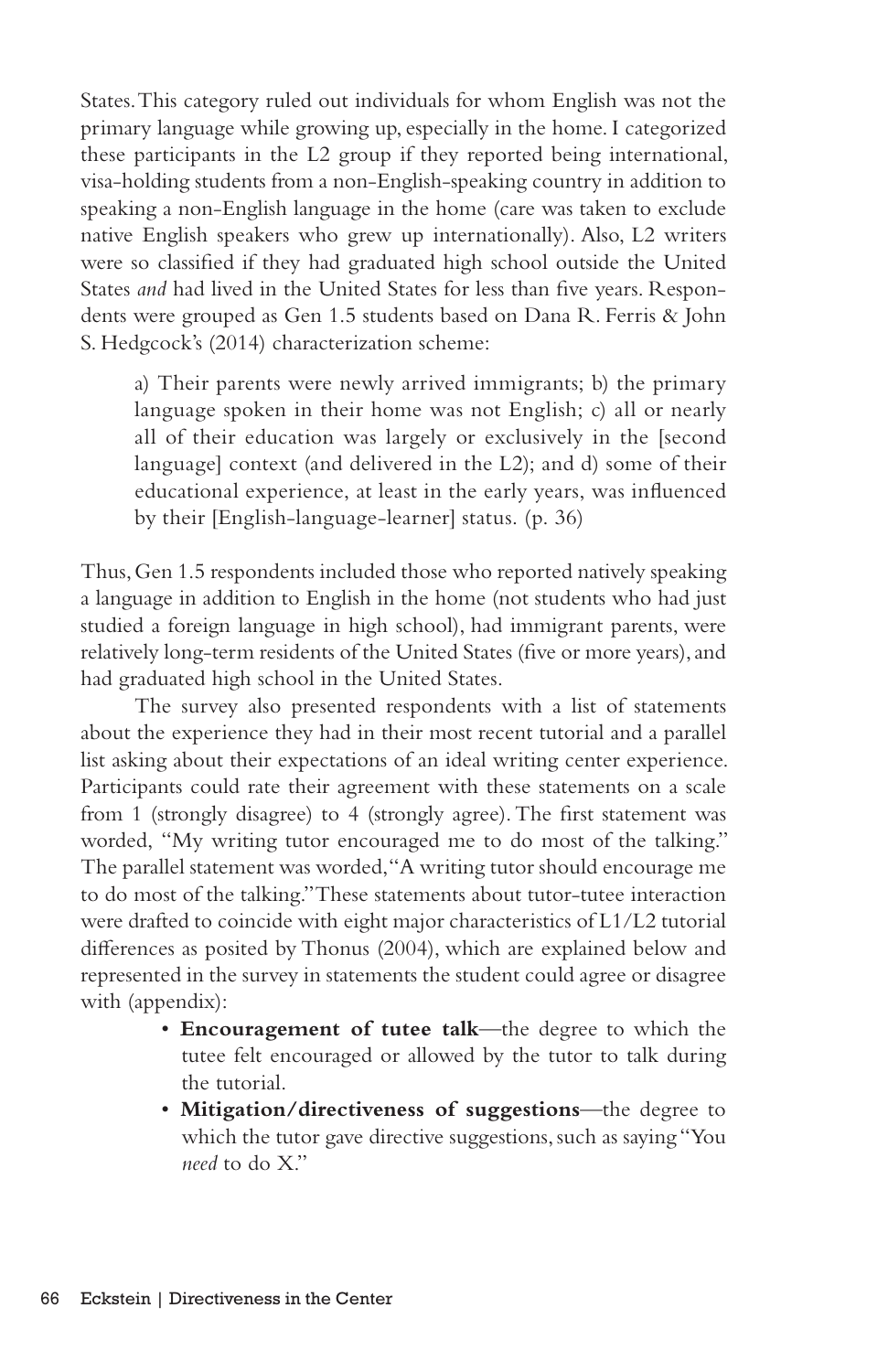- **Negotiation of revision**—the degree to which the tutor helped the tutee formulate their own revisions by discussing options or alternatives rather than providing an explicit revision plan.
- **Charge taking**—the degree to which the tutor took control of the tutorial by focusing on what they felt was serious rather than exploring the tutees' concerns.
- **Holding of the floor**—the degree to which the tutor seemed willing to interrupt the tutee to share their thoughts and ideas.
- **Social closeness**—the degree to which the tutor seemed relaxed and warm and had a sense of humor.
- **Reflection of authority**—the degree to which the tutor seemed to have as much authority as a teacher.
- **Involvement in conversation**—the degree to which the tutor was conversational or engaged in small talk at the beginning of the tutorial session.

## Survey Dispersal

The survey was sent electronically to more than 800 writing center directors whose contact information was taken from the Writing Center Directory, a collaboration of the International Writing Centers Association and the Write Place at St. Cloud State University (http://web.stcloudstate.edu/writeplace/wcd/cUSA.html). It was additionally sent to three writing centers at schools I was familiar with that serve large international student populations. I emailed all writing center directors personally and requested that they advertise the survey in their writing centers and/or directly contact recent patrons of their writing center with the survey link. The link remained active from October 2012 through June 2013, or most of the 2012–2013 academic school year.

Of those I contacted, 56 writing center directors in 26 U.S. states specifically responded that they would help facilitate the survey. Because of institutional approval limitations, I was not able to link student responses to individuals or even to individual schools, and I did not have the foresight to ask which state they resided in, so it is impossible to determine the geographical distribution of the respondents or to know exactly what model of writing center each respondent attended.

## Participants

In total, 462 respondents finished the survey, and the results of the demographics section indicated there were 280 (60.6%) L1 participants,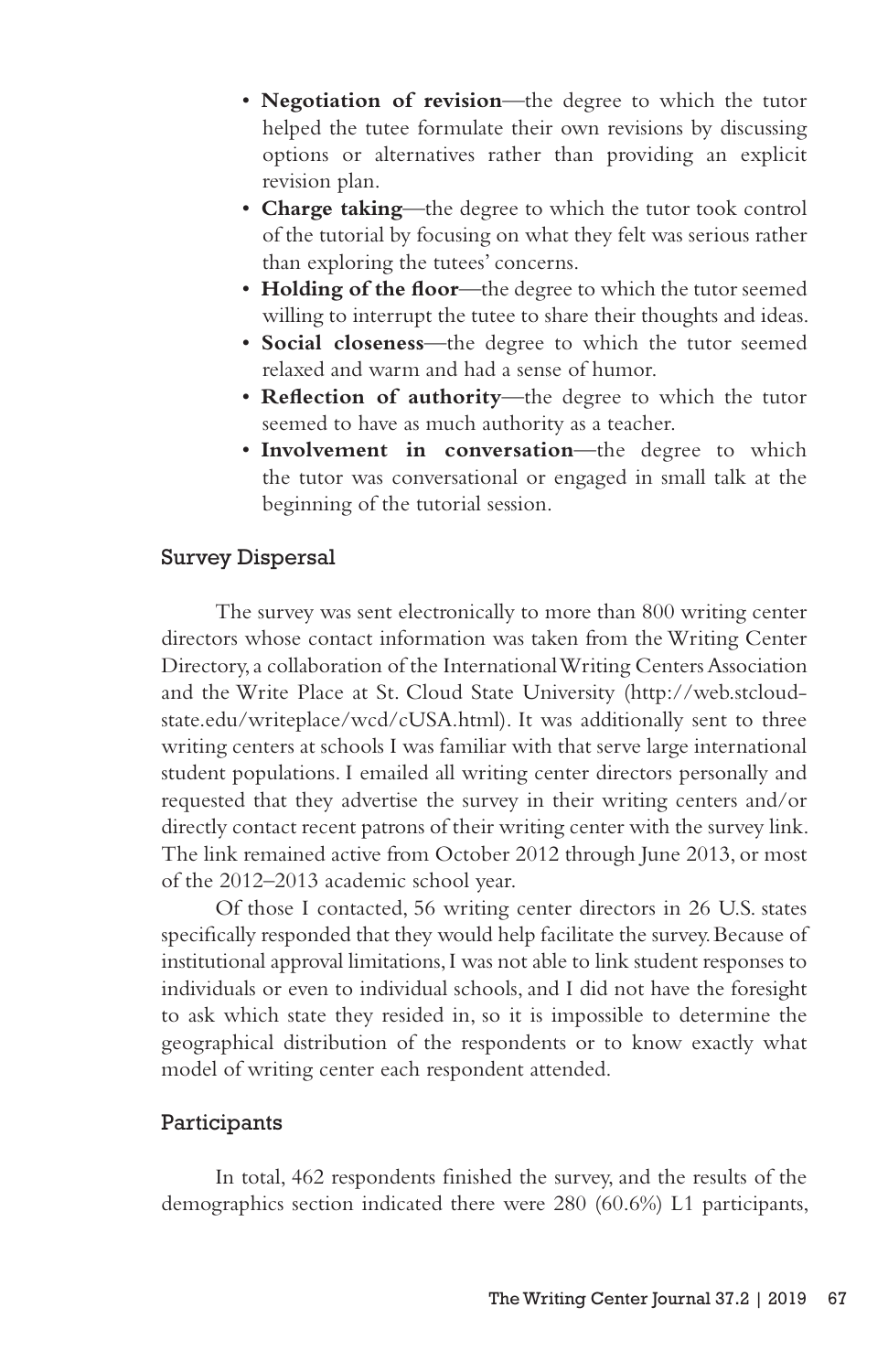105 (22.7%) Gen 1.5 participants, and 77 (16.6%) L2 participants. While all L1 participants spoke English natively, the wide range of Gen 1.5 participants represented 22 languages from Arabic to Wolof (spoken in Senegal), though Spanish (25 speakers) and Chinese (6 speakers) were the most common. These numbers compare with general language trends in the United States, where, according to Rubén G. Rumbaut & Douglas S. Massey (2013), Spanish speakers were the largest non-English group in 2010, accounting for 12.6% of the U.S. population, followed by Chinese speakers at 0.9%. All L2 participants spoke a native language other than English, and 20 languages were represented, with Chinese (29 speakers) and Japanese (5 speakers) the most common languages; so while the Gen 1.5 group was more Latinx, the L2 group was more Asian.

It is notable that L1 writers represented the widest range of students in terms of years at school, as is detailed in Table 1. Nearly as many L1 first-year students as L1 seniors reported using the writing center. This was not the case for Gen 1.5 or L2 writers, who demonstrated a sharp decline in writing center visits from first year to sophomore year. These data suggest writing centers serve multilingual writers in beginning years, a trend early writing center researchers observed as well (Linville, 1997; Moser, 1993). On the other hand, more graduate-level L2 writers attended tutorials, another trend observed early on by Powers & Nelson (1995).

|                | L1               |               | Gen 1.5 |      | L2               |               |
|----------------|------------------|---------------|---------|------|------------------|---------------|
|                | $\boldsymbol{n}$ | $\frac{0}{0}$ | п       | $\%$ | $\boldsymbol{n}$ | $\frac{0}{0}$ |
| First year     | 65               | 23            | 41      | 39   | 20               | 26            |
| Sophomore year | 52               | 19            | 18      | 17   |                  |               |
| Junior year    | 50               | 18            | 18      | 17   | 6                | 8             |
| Senior year    | 70               | 25            | 15      | 14   | 8                | 10            |
| Graduate       | 39               | 14            | 12.     | 11   | 36               | 47            |
| Precollege     |                  |               |         |      |                  |               |

#### **Table 1**

# Analysis

In order to answer the research questions, all survey data for the rating-scale items were converted into numerical scores. The first two research questions were analyzed using the Kruskal–Wallis test, which is equivalent to a one-way ANOVA but used when ordinal data (from surveys, for example) violate assumptions of a normal distribution. The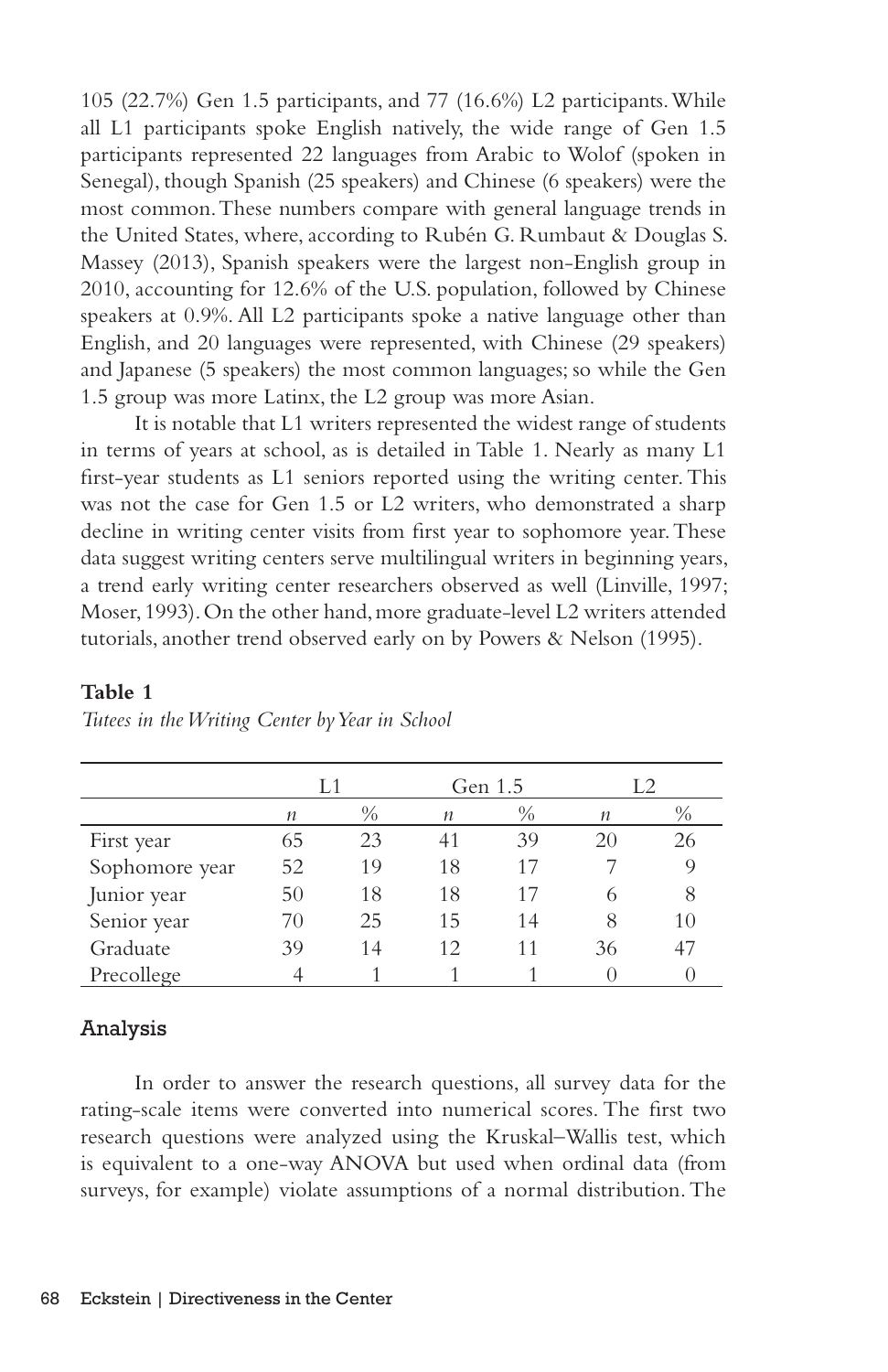language group (L1, Gen 1.5, L2) was the independent variable, and each of the eight items relating to tutorial directiveness was a dependent variable. When an item showed statistical significance, a post hoc pairwise comparison using a Bonferroni adjusted alpha level of .0126 (.05/3) was performed in order to determine how the three language groups differed. An adjusted alpha level effectively raises the threshold for accepting findings as significant when multiple (in this case three) pairwise comparisons are made; it reduces the risk of falsely positive results.

Although the null hypothesis assumed no differences among groups, it was nevertheless my expectation that all eight measures of tutorial directiveness would result in significant differences among the three language groups in terms of their *experiences* of directiveness because of Thonus's previous research (1999a, 1999b, 1999c, 2003, 2004) demonstrating that L2 writers tend to receive qualitatively different writing tutorials compared to their L1 peers. I similarly anticipated there would be many significant differences among the language groups in terms of writers' *expectations*, particularly for the L2 students, who may have expected direct feedback more than their L1 peers. I further reasoned L1 writers would have the most matches because they had likely been socialized into expecting nondirective tutorial interactions. Additionally, the writing center is an historic outgrowth of peer-feedback services originally instituted to serve native English speakers, according to Ronnie Dugger (1976), Kenneth Bruffee (1978), Elizabeth H. Boquet (1999), and Neal Lerner (2009), and many of these centers continue to this day with ideology that favors native-English intuitions about language, culture, and academic rhetoric.

The third research question required the use of a Wilcoxon signedrank test, the equivalent of a t-test when normal distribution of results cannot be assumed, as with the case of ordinal survey data. I compared the reported expectations and experiences for each group for which nonsignificant results would indicate a match between expectations and experiences. I anticipated there would be many matches in the L1 group, fewer in the Gen 1.5 group, and very few for the L2 group, members of which, I posited, would expect even more directiveness than their tutors were willing to provide. For this analysis, I set the alpha level at .05, the conventional probability level for claiming significant results in social science and humanities research; there was no need for an adjusted level since t-tests do not require post hoc comparisons.

# Delimitations

As with all research, there are necessary limits to the methods employed, the most obvious being the use of self-report data from anon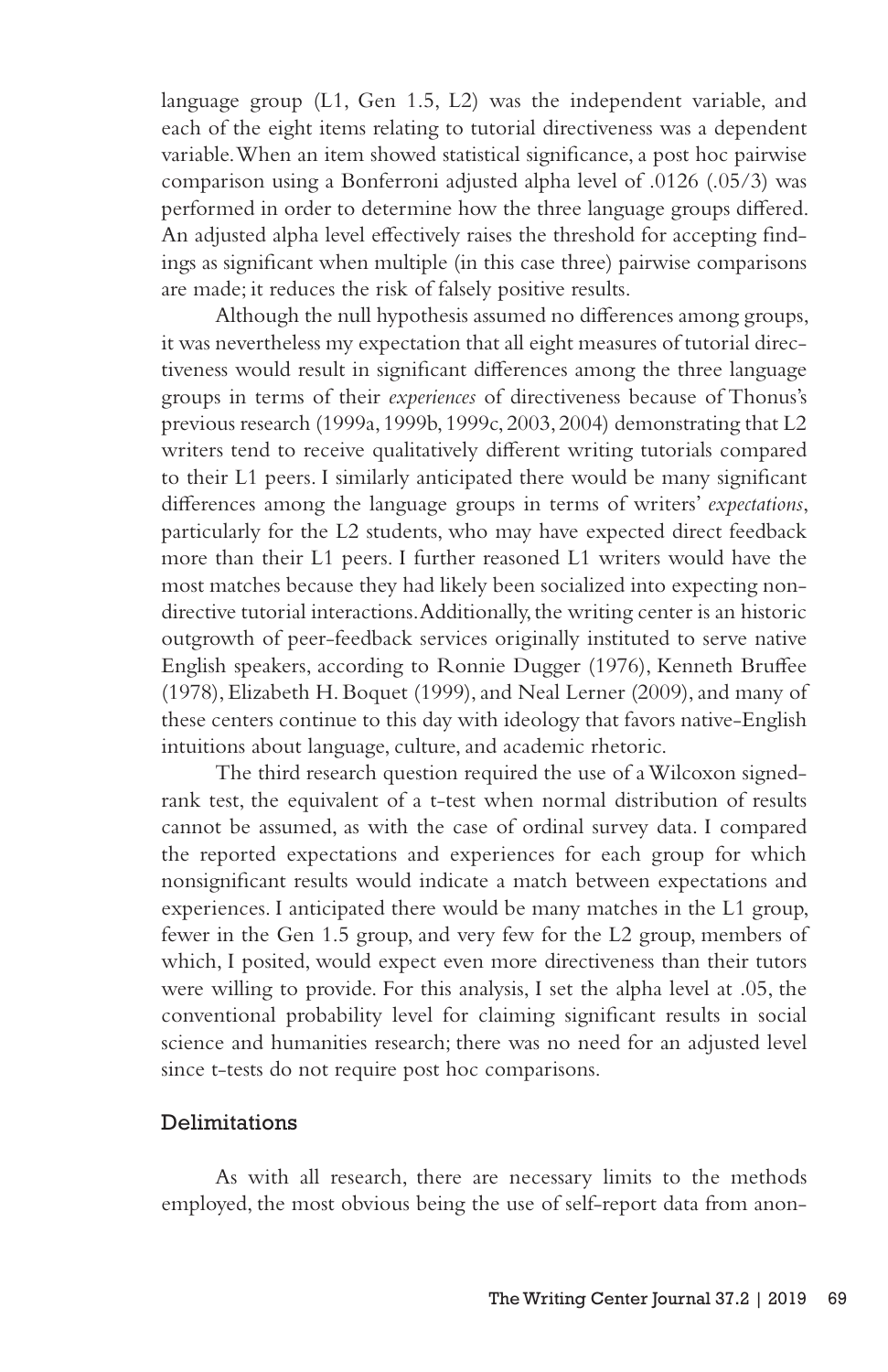ymous research participants, which affects generalizability based on where respondents attended their writing tutorials. After all, writing centers demonstrate "mind-boggling heterogeneity" (Jones, 2001, p. 6), and tutor training and backgrounds can similarly differ in countless ways. Moreover, no data were collected on tutor backgrounds, including experience, age, L2 training, or preferred tutorial approach. Thus the context of each individual response and its relation to a specific tutor or tutorial were not accounted for.

Another delimitation is related to writing center exposure. Since participants may have visited the writing center at least once before, their responses may have reflected a particularly cheerful or idealized view of the writing center. Their expectations may also have been formed in various ways, including previous writing center experiences, information received from a teacher or friend, or their own imaginations. Furthermore, writing tutorials are by design incredibly personalized interactions that often defy tidy descriptions and are unlikely to be effective if they are entirely standardized, so making broad claims about what a tutorial with one group of learners should look like is an oversimplification of the research purposes. Instead, this research must be viewed as a broad and formative description of otherwise complex and disparate interactions with equally complex and disparate student writers.

Finally, it is risky to ask tutees about both their expectations and experiences of a tutoring session only after the session is completed. Doing this introduces bias at best and, at worst, merely reveals tutees' satisfaction or "grievance" score, so follow-up research will doubtlessly be needed to further triangulate findings that were otherwise delimited by the research design. Even with these constraints, however, the quantitative results of reported tutorial directiveness are still illuminating.

# Results and Discussion

#### **Student Experiences**

The first research question asked what writers *experienced* in terms of tutorial directiveness in their most recent writing tutorials. The results showed there were almost no reported differences among the three language groups. The only statistically significant finding was that of interruption  $(H(2)=0.6.73, p=.035)$ : in the post hoc analysis, L1 writers reported significantly fewer interruptions by their tutors than did Gen 1.5 writers ( $p = .012$ ). This may suggest tutors felt more comfortable talking over multilingual writers, or conversely, L1 writers were perhaps more adept at holding the floor. On average, all language groups agreed the tutor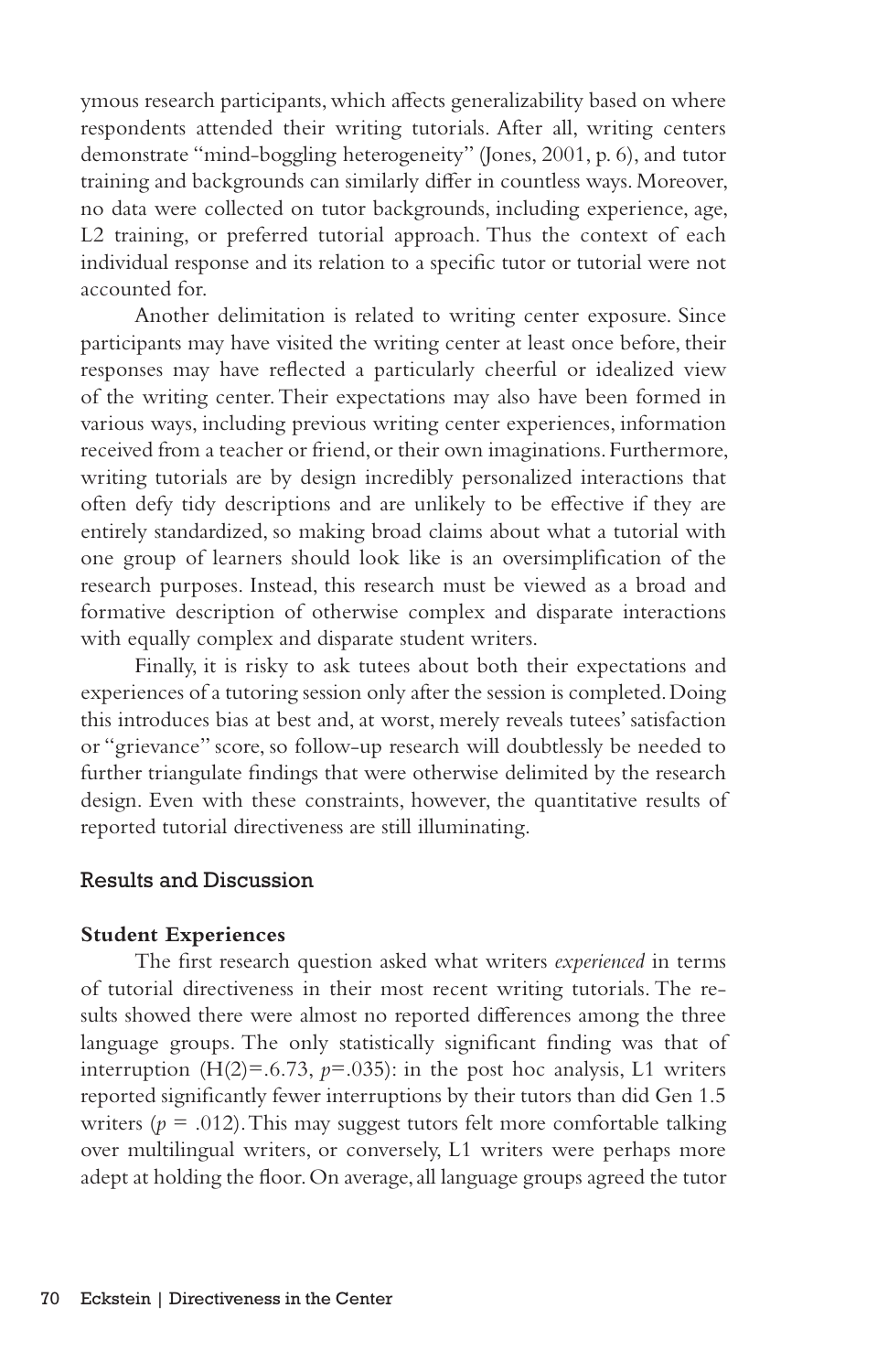encouraged them to do most of the talking, provided direct instructions, negotiated revisions, was friendly, and engaged in small talk.

Overall, these findings are surprising given the excellent discourse-analytic work that shows many qualitative differences between L1 and L2 tutorials (see Thonus, 2004; Williams, 2005) and the long-standing advice to approach L1 and L2 writers differently (i.e., Blau & Hall, 2002; Williams & Severino, 2004). Yet these results indicate tutees do not report tutoring practices that significantly differ from group to group. In many ways, the most surprising finding in this data is the lack of reported difference in the item that specifically discussed directiveness. The means for this item suggest all language groups agreed their tutors were directive (L1  $= 2.97$ , Gen  $1.5 = 3.05$ ,  $L2 = 3.19$ ). I had expected to find more variation here, with L1 writers reporting very nondirective tutorials (as per traditional writing center practices) and L2 writers reporting more directive tutoring (as per L2 writing center recommendations and research reports; see Thonus, 2004). In reality, writers reported no significant differences in the directiveness of their tutorials, which they reported as being fairly directive anyway.

An important implication of these findings is that tutors may be providing directive tutorials to all three groups of learners without discriminating based on students' needs and backgrounds. Certainly, tutoring is an individualized practice, and generalizing tutorial approaches at such a broad level involves the risk of overgeneralizing and perhaps aggregating a practice so nuanced it is hard to detect systematic differences among language groups. Nevertheless, the point of this research is to validate prior discourse-analysis research on tutorial directiveness, and the findings above indicate that L2 writers reported fairly directive tutorials and that all writers reported similar experiences, suggesting a wide application of directive tutoring, not the kind of contrasts between L1 and L2 tutoring that has been reported in the literature (Thonus, 2004).

#### **Student Expectations**

The second research question asked what L1, L2, and Gen 1.5 writers *expected* in terms of directiveness in their writing tutorials. Specifically, the items asked writers to indicate what tutors *should* do or be like, meaning writers were encouraged to report ideal (not cynical) expectations. Participant responses to the eight items dealing with directiveness are included in Table 2.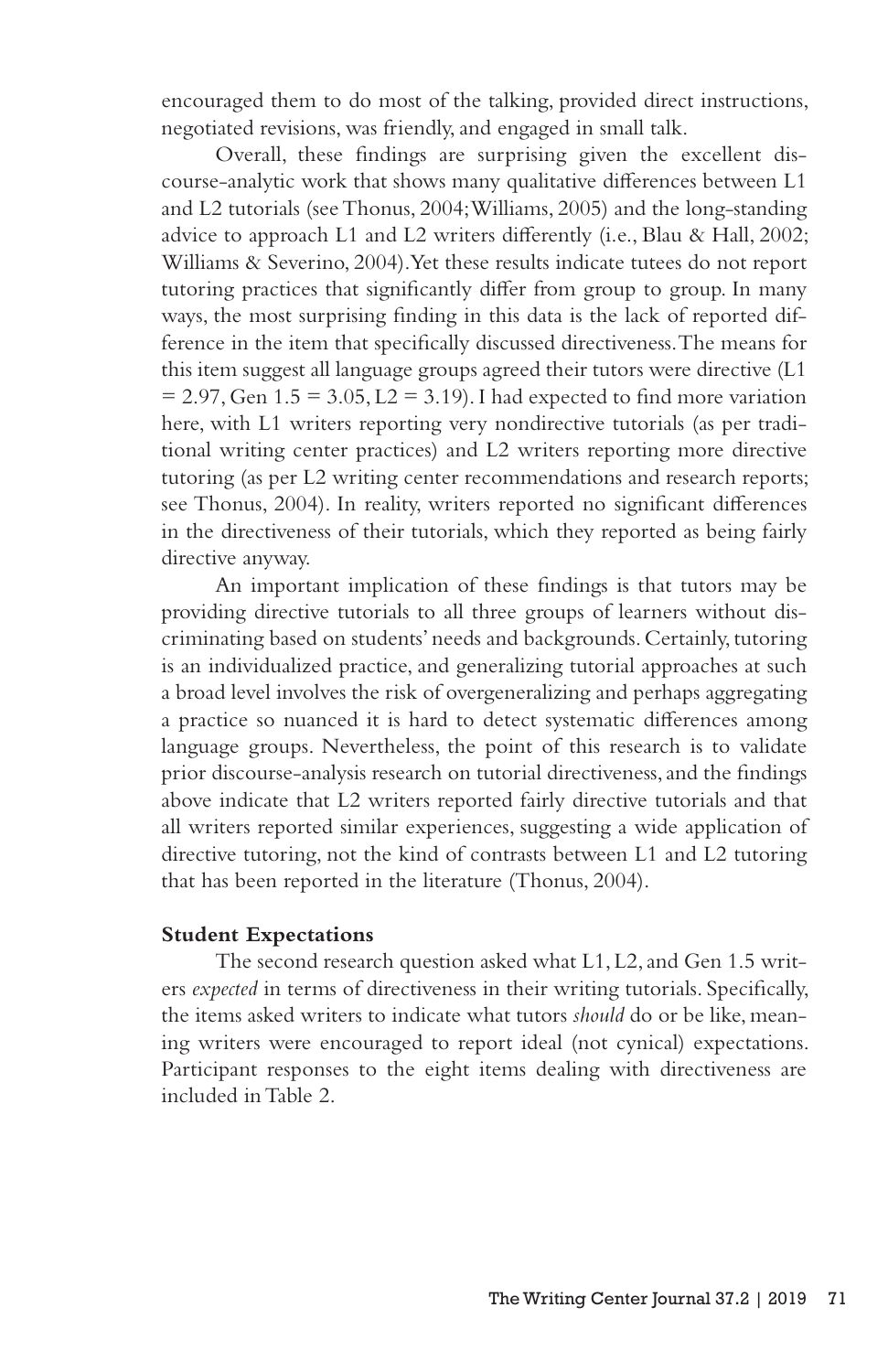| A writing tutor<br>should…               |                | $\boldsymbol{n}$ | Mean | Mean<br>rank | sd    | $X^2$ | p     |
|------------------------------------------|----------------|------------------|------|--------------|-------|-------|-------|
| 1. Encourage you                         | L1             | 246              | 3.01 | 195.2        | 0.7   | 4.26  | 0.119 |
| to do most of the                        | Gen 1.5        | 87               | 3.15 | 220.9        |       |       |       |
| talking                                  | L2             | 67               | 2.99 | 193.4        |       |       |       |
|                                          |                |                  |      |              |       |       |       |
| 2. Be direct                             | L1             | 256              | 3.05 | 196.1        | 0.825 | 8.27  | 0.016 |
| when giving you<br>suggestions by        | Gen 1.5        | 91               | 3.32 | 234.5        |       |       |       |
| saying things like<br>"you need to do X" | L <sub>2</sub> | 67               | 3.22 | 214.4        |       |       |       |
|                                          |                |                  |      |              |       |       |       |
| 3. Help you to                           | L1             | 255              | 3.54 | 210.1        | 0.563 | 6.06  | 0.048 |
| formulate your<br>own revisions by       | Gen 1.5        | 92               | 3.59 | 223.3        |       |       |       |
| discussing options<br>or alternatives    | L2             | 69               | 3.39 | 182.8        |       |       |       |
|                                          |                |                  |      |              |       |       |       |
| 4. Take charge of                        | L1             | 248              | 2.75 | 197.3        | 0.857 | 2.65  | 0.265 |
| the tutor session by<br>focusing on what | Gen 1.5        | 91               | 2.88 | 214          |       |       |       |
| they feel is serious                     | L2             | 69               | 2.90 | 217.7        |       |       |       |
|                                          |                |                  |      |              |       |       |       |
| 5. Be allowed to                         | L1             | 248              | 2.69 | 187.4        | 0.882 | 15.11 | 0.001 |
| interrupt you to<br>share their thoughts | Gen 1.5        | 89               | 2.88 | 213.1        |       |       |       |
| and ideas                                | L2             | 67               | 3.15 | 244.4        |       |       |       |
|                                          |                |                  |      |              |       |       |       |
| 6. Be relaxed, warm,                     | L1             | 257              | 3.59 | 215.3        | 0.574 | 5.45  | 0.066 |
| and have a sense of<br>humor             | Gen 1.5        | 91               | 3.56 | 208.9        |       |       |       |
|                                          | L2             | 68               | 3.41 | 182.4        |       |       |       |
|                                          |                |                  |      |              |       |       |       |
| 7. Have as much                          | L1             | 254              | 2.61 | 198.2        | 0.913 | 3.11  | 0.211 |
| authority as a                           | Gen 1.5        | 85               | 2.81 | 222.5        |       |       |       |
| teacher                                  | L2             | 67               | 2.63 | 199.5        |       |       |       |

# **Table 2**

*Areas of Significant Difference for Tutorial Expectations by Language Group*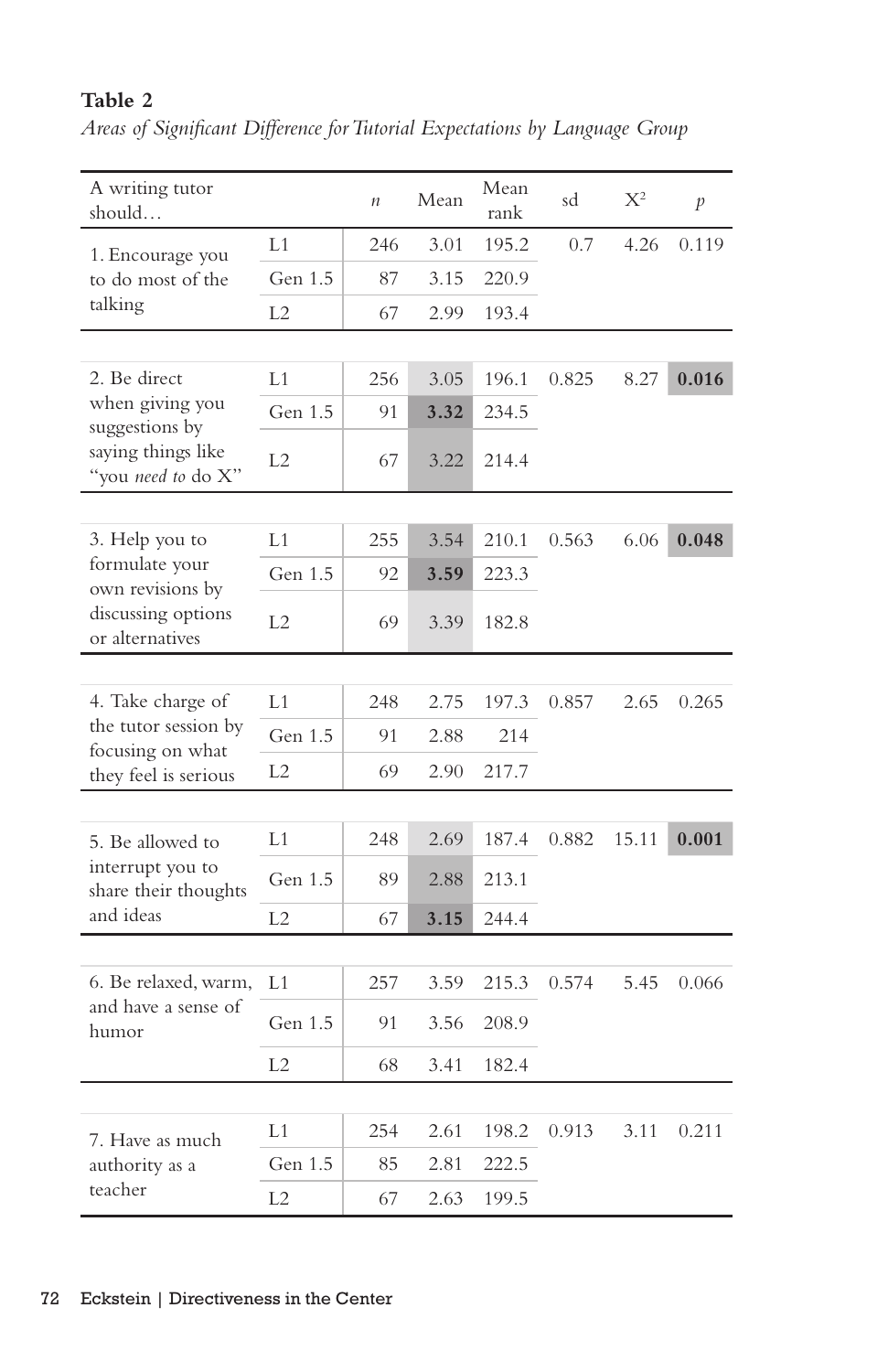| A writing tutor<br>should                                                                        |         | $\boldsymbol{n}$ | Mean | Mean<br>rank | sd | $X^2$ |       |
|--------------------------------------------------------------------------------------------------|---------|------------------|------|--------------|----|-------|-------|
|                                                                                                  |         |                  |      |              |    |       |       |
| 8. Be conversational [1]<br>and engage in<br>some small talk at<br>the beginning of a<br>session |         | 240              | 3.09 | 192.6 0.751  |    | -1.13 | 0.568 |
|                                                                                                  | Gen 1.5 | 87               | 3.18 | 205.3        |    |       |       |
|                                                                                                  | L2      | 66               | 3.18 | 202          |    |       |       |

As can be seen, the mean scores suggest writers tended to agree with every statement; however, three statistically significant differences emerged. Writers varied in their expectations of mitigation/directiveness of suggestions  $(H(2)=.827, p=.016)$ , negotiation of revision  $(H(2)=.6.06, p.)$ *p*=.048), and holding of the floor (H(2)=15.11, *p*=.001).

In interpreting this analysis, I first describe the meaning of the nonsignificant findings. The results show there were no significant differences in what writers expected in terms of spoken participation, charge taking, feelings of social closeness, representation of authority, and involvement in small talk. In other words, the null hypothesis (that there is no difference among language groups) must be accepted. This is important because it suggests that despite their diverse needs, students in the three language groups had relatively similar expectations of tutors. The average scores for nearly all responses aligned with the category of "Agree" or "Strongly Agree." In this sense, writers in all language groups expected tutors would want the writer to do most of the talking, cede charge of the tutoring session to the writer, be friendly, and engage in some small talk; writing center directors would undoubtedly cheer at these mutual expectations. However, even though no significant differences emerged for these measures, the means suggest there were some small differences that may be worth exploring through interviews or discourse analysis in future research.

I now investigate the three significant findings in more detail. Item 2 asked writers whether they felt a tutor should be directive by making statements like "you *need to* do X." The mean results corroborate Isabelle Thompson, Alison Whyte, David Shannon, Amanda Muse, Kristen Miller, Milla Chappell, & Abby Whigham (2009) and Thonus (2001), who have suggested all students want directive tutoring. Nevertheless, the post hoc analysis of significant findings showed L1 students were significantly less likely to agree with this compared to Gen 1.5 writers ( $p = .005$ ). Stated differently, both the Gen 1.5 and L2 groups were more likely than L1 writers to feel tutors should be directive—a finding that corroborates L2 tutoring advice (see Blau & Hall, 2002; Salem, 2016), and in fact, Gen 1.5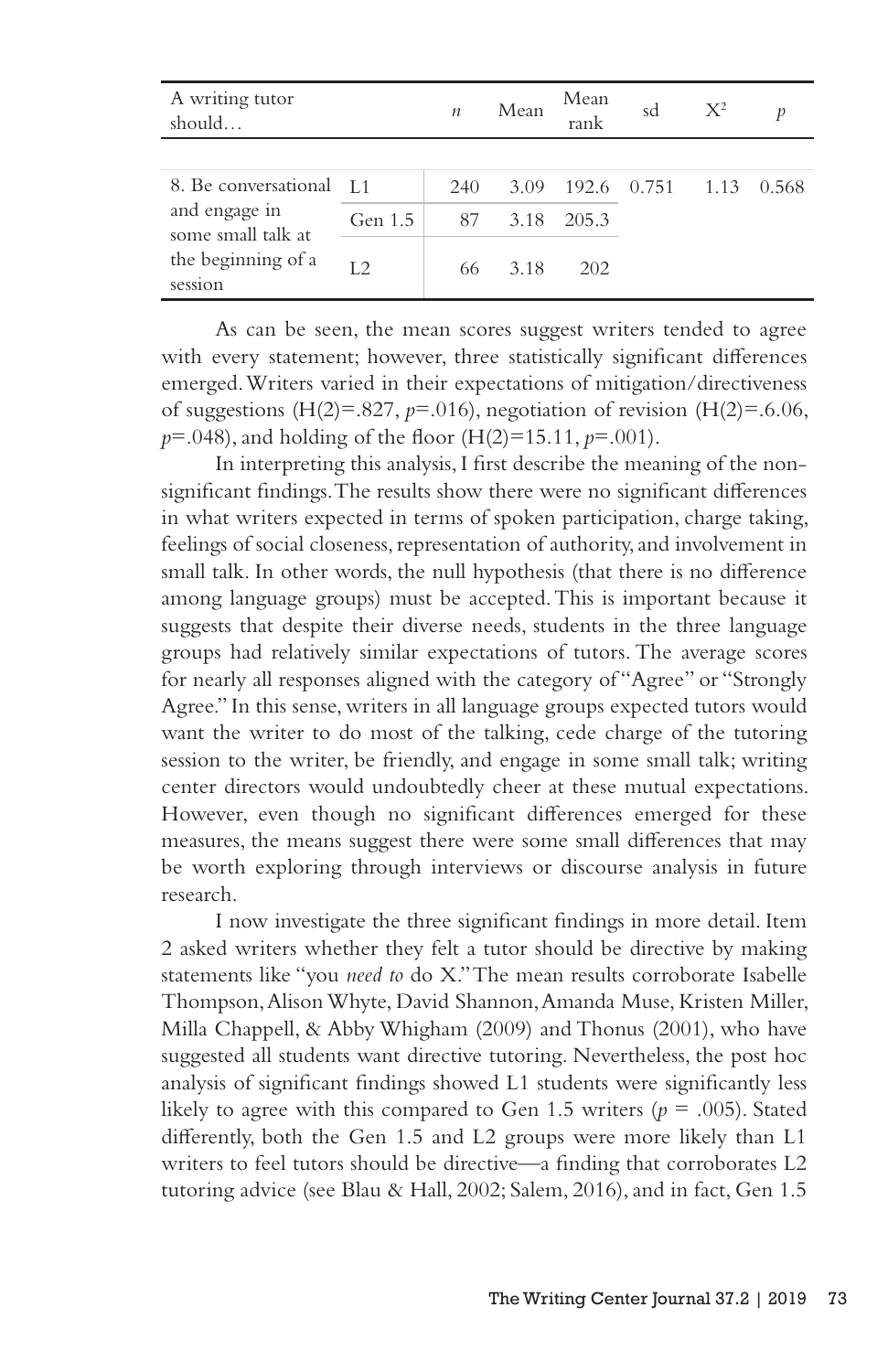writers were the most expectant of tutorial directiveness. As ear learners, these Gen 1.5 students may prefer directive oral instruction and feel the writing center is an optimal place to receive it.

Item 3 asked writers whether they thought a tutor should help them formulate their own revision plans through discussing options and alternatives. This question was meant to get at students' expectations for conversational negotiation. Again, all writers agreed highly that tutors should do this, but L2 students were significantly less likely to agree than were Gen 1.5 writers ( $p = .015$ ), meaning they least expected negotiation. In other words, they seemed to expect more focused revision advice instead of engagement in give-and-take conversations. This finding is fairly unsurprising given that some L2 writers may be uncomfortable interacting with others they see as having authority, such as writing tutors in a university-sponsored writing center. Similarly, L2 writers may feel uncomfortable negotiating because of limitations in their oral abilities and thus favor a more passive learning role, or they may view overt interactions as impolite. Another interesting finding is that Gen 1.5 students were more likely to expect negotiation than their L1 peers. Again, the explanation here may be related to the fact that Gen 1.5 writers are accustomed to oral interactions as their predominant mode of learning. If this is true, it makes sense for them to prefer and expect oral negotiation of revision.

Finally, item 5 asked whether tutors should be allowed to interrupt the writer. Ostensibly, tutors who interrupt the writer may contradict traditional tutoring ideology, which views tutoring as a coaching session in which the writer's ideas are the most important. The mean scores suggest all writers were hesitant to agree with this statement, though the post hoc analysis showed L2 writers were significantly more likely than L1 writers to expect tutors to interrupt them  $(p = .001)$ . This finding seems to correlate with Item 3 in that L2 writers expected the tutor to dispense suggestions and correct the student. Conversely, L1 writers were the least likely to expect tutors to interrupt. In fact, this mean is the second lowest for any question on the list, maybe because L1 writers felt a sense of personal right to their own opinions. Whereas writing centers traditionally reinforce this concept by encouraging student talk, it seems logical that L1 writers would be protective of this right. Gen 1.5 responses were centered between the L1 and L2 responses.

The overall findings show that despite many overlapping preferences, writers from the different language groups expected slightly different tutorials with regard to directiveness, negotiation, and interruption. From these results, some very limited profiles of the three language groups can be articulated in the broadest sense:

• L1 writers feel a tutor should listen to their ideas.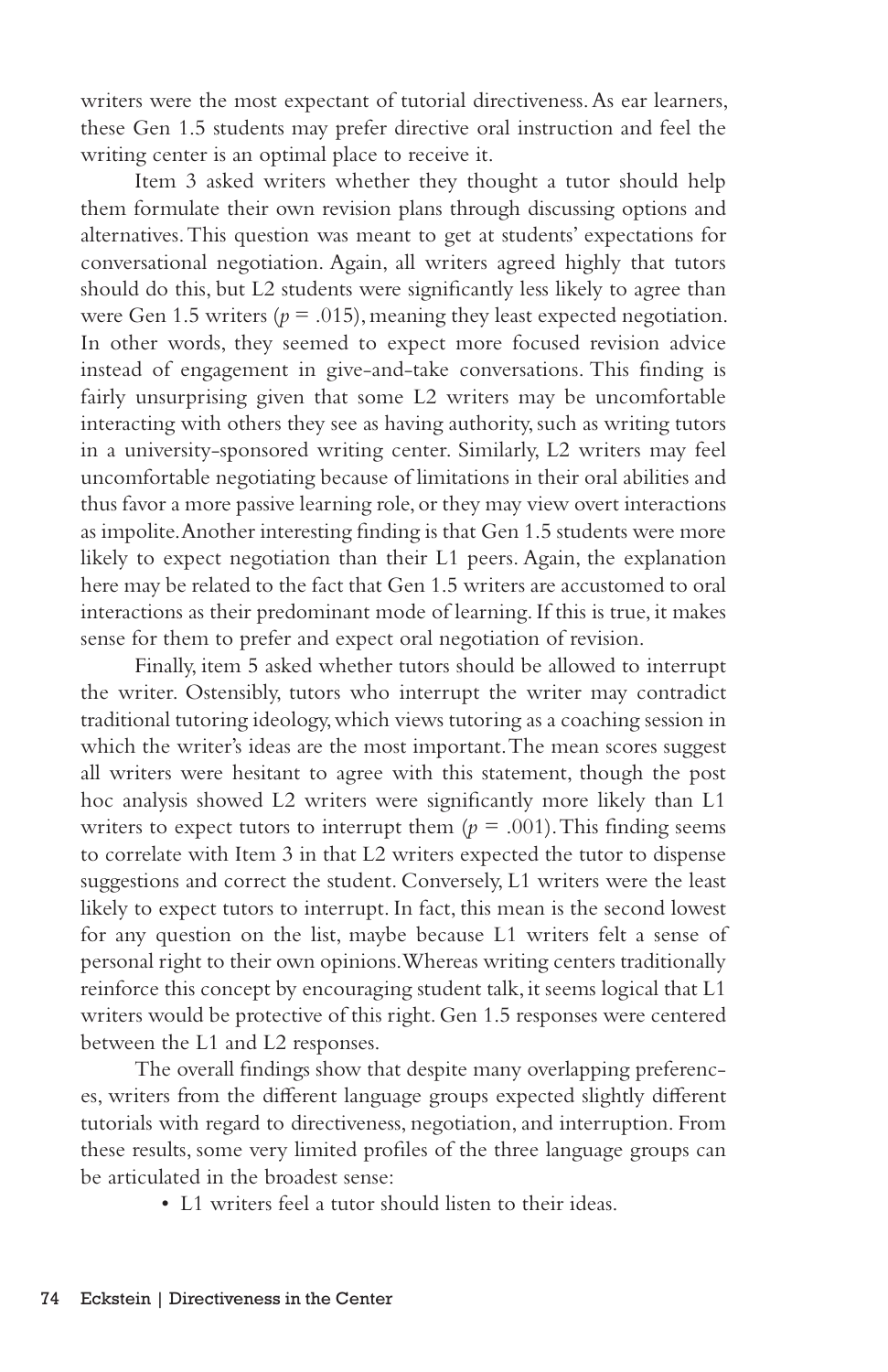- Gen 1.5 writers feel tutors should provide opportunities for negotiation.
- L2 writers feel tutors should offer direct suggestions and instructions.

While these profiles are interesting, it is probably premature to recommend altering tutoring practices based on these findings alone, especially since it can be difficult to distinguish Gen 1.5 writers from L1 or L2 writers in a short tutorial. Nevertheless, these profiles may be helpful when combined with observations from experienced tutors and in establishing a heuristic for understanding common writer expectations, particularly since these observations are drawn from writers themselves across multiple contexts and reveal significant differences that add nuance to practical tutoring advice.

# **Alignment of Expectations and Experiences**

The final research question asked whether writers received the kind of tutoring they expected. For the sake of interpretation, I've organized the data by language group starting with L1 writers. As shown in Table 3, L1 writers had several mismatches between expectation and experience. The top line in each item shows what writers expected, and the bottom line per item shows what writers experienced.

## **Table 3**

|                                                           |             | N   | Mean | sd    | Mean<br>Rank | Ζ        | $\mathcal{P}$ |
|-----------------------------------------------------------|-------------|-----|------|-------|--------------|----------|---------------|
| 1. Encouraged me<br>to do most of the                     | Expected    | 246 | 3.01 | 0.658 | 42.36        | $-0.844$ | 0.399         |
| talking                                                   | Experienced | 231 | 2.99 | 0.775 | 43.54        |          |               |
|                                                           |             |     |      |       |              |          |               |
| 2. Was direct<br>when giving me<br>suggestions by         | Expected    | 256 | 3.05 | 0.855 | 42.09        | $-1.37$  | 0.171         |
| saying things like<br>"you need to do<br>X"               | Experienced | 237 | 2.97 | 0.863 | 51.41        |          |               |
|                                                           |             |     |      |       |              |          |               |
| 3. Helped me<br>to formulate my                           | Expected    | 255 | 3.54 | 0.545 | 33           | $-4.148$ | 0.000         |
| own revisions by<br>discussing options<br>or alternatives | Experienced | 238 | 3.34 | 0.709 | 40.74        |          |               |

*L1 Experiences Versus Expectations*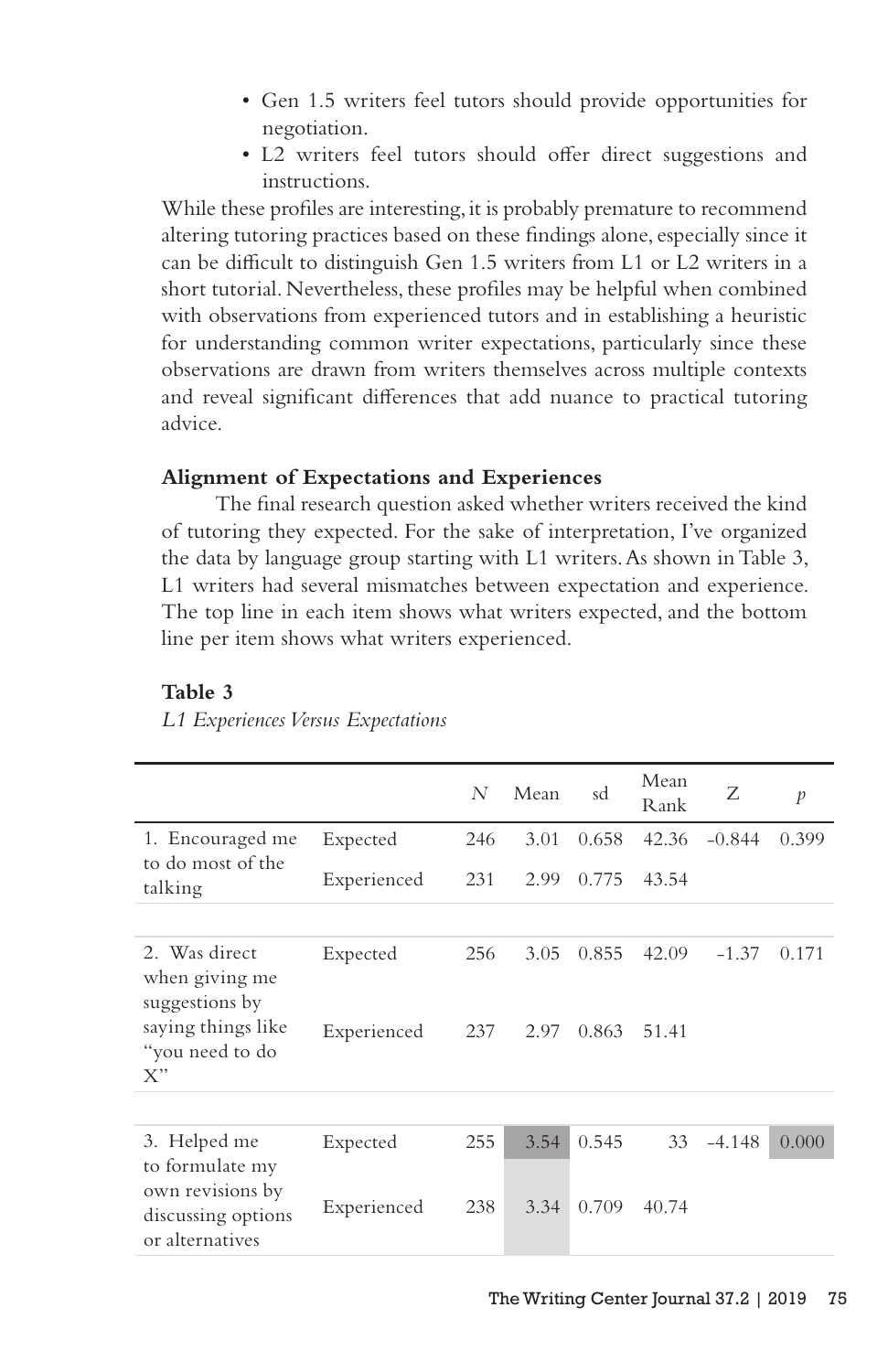|                                                  |             | N   | Mean | sd    | Mean<br>Rank | Z        | $\mathcal{P}$ |
|--------------------------------------------------|-------------|-----|------|-------|--------------|----------|---------------|
|                                                  |             |     |      |       |              |          |               |
| 4. Took charge of<br>the tutor session           | Expected    | 248 | 2.75 | 0.87  | 56.5         | $-1.181$ | 0.237         |
| by focusing on<br>what they felt was<br>serious  | Experienced | 231 | 2.69 | 0.902 | 61.14        |          |               |
|                                                  |             |     |      |       |              |          |               |
| 5. Interrupted<br>me to share their              | Expected    | 248 | 2.69 | 0.894 | 52.87        | $-4.992$ | 0.000         |
| thoughts and ideas                               | Experienced | 231 | 2.38 | 0.895 | 55.04        |          |               |
|                                                  |             |     |      |       |              |          |               |
| 6. Was relaxed,                                  | Expected    | 257 | 3.59 | 0.567 | 33.38        | $-3.893$ | 0.000         |
| warm, and had a<br>sense of humor                | Experienced | 236 | 3.43 | 0.658 | 34.21        |          |               |
|                                                  |             |     |      |       |              |          |               |
| 7. Seemed to have                                | Expected    | 254 | 2.61 | 0.881 | 46.12        | $-3.638$ | 0.000         |
| as much authority<br>as a teacher                | Experienced | 234 | 2.83 | 0.895 | 45.72        |          |               |
|                                                  |             |     |      |       |              |          |               |
| 8. Was<br>conversational or<br>engaged in some   | Expected    | 240 | 3.09 | 0.774 | 36.22        | $-1.716$ | 0.086         |
| small talk at the<br>beginning of the<br>session | Experienced | 230 | 3.16 | 0.799 | 44.15        |          |               |

The first and second areas of mismatch involved negotiation and interruption; L1 writers expected more than they reported receiving. Given the findings of the previous research questions, which illustrate that different language groups reported receiving similarly directive tutorials, and that L1 writers expected to talk during a tutorial, their expectation of more *interruption* is interesting. This mismatch may be an indication that L1 writers were expecting the typical conversational give and take of a nondirective tutorial despite reporting fairly directive ones.

The third area of mismatch is that of tutorial warmth. Apparently, L1 writers felt their tutors were not as warm or relaxed as the writers expected. It should be emphasized, however, that L1 writers did not necessarily find their tutors to be *cold* or *unrelaxed* since the mean score of 3.43 lies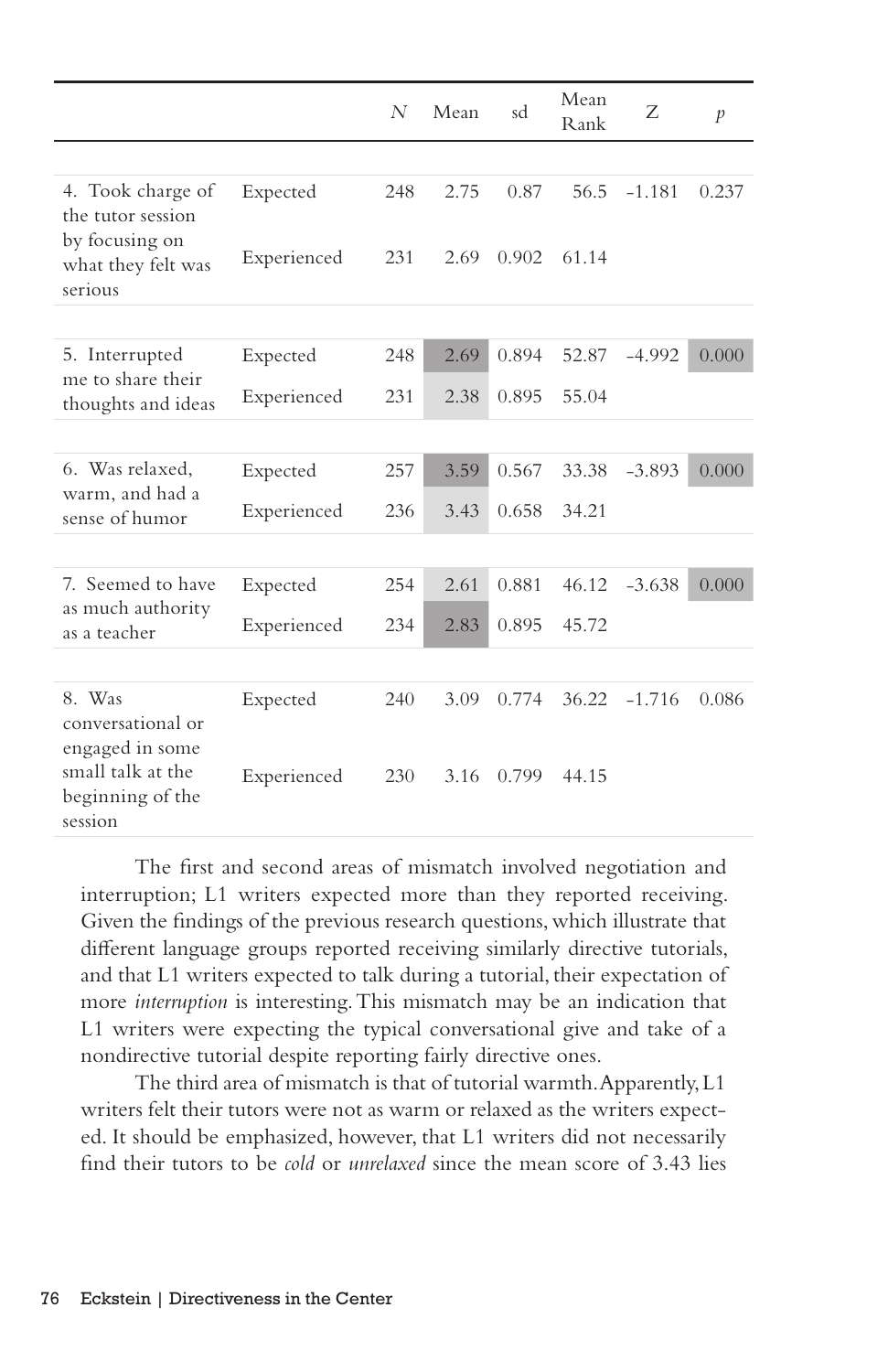between the categories of "Agree" and "Strongly Agree" that their tutor was relaxed, warm, and had a sense of humor.

Finally, L1 writers seemed to perceive their tutors as authoritative. They moderately agreed tutors should have as much authority as a teacher yet indicated the tutors actually seemed more authoritative than that. In this sense, L1 writers appeared to expect a more peer-like experience in the writing center.

Item 2 zeroed in on directiveness and showed no significant differences between expectations ( $M = 3.05$ ) and experience ( $M = 2.97$ ), a finding just as important as all the rest. This finding suggests L1 writers got what they expected, and whereas they reported a rather high level of directiveness, their expectation of that level serves to indicate they anticipated tutors telling them specifically what to do in directive ways. This finding seems to reveal an interesting pattern suggesting L1 writers expect a richly negotiated peer-based conversation but also expect directives on what to revise. Such a combination of tutoring pedagogy is a tall order for sure and certainly reflective of the complex juggling act tutors have been obliged to perform for decades.

The analysis of mismatch between expectation and experience among Gen 1.5 writers shows some similarities and some differences from the L1 group. These results are included in Table 4 and indicate three areas of mismatch ( $p \leq .011$ ).

# **Table 4**

*Gen 1.5 Experiences Versus Expectations*

|                                                                           |                     | N  | Mean | sd    | Mean<br>Rank | Ζ        | Sig.  |
|---------------------------------------------------------------------------|---------------------|----|------|-------|--------------|----------|-------|
| 1. Encouraged me<br>to do most of the                                     | Expected            | 87 | 3.15 | 0.771 | 16           | $-.170$  | 0.865 |
| talking                                                                   | Experienced 83 3.11 |    |      | 0.733 | 18.06        |          |       |
|                                                                           |                     |    |      |       |              |          |       |
| 2. Was direct when                                                        | Expected            | 91 | 3.32 | 0.815 | 14           | $-2.554$ | 0.011 |
| giving me sug-<br>gestions by saying<br>things like "you<br>need to do X" | Experienced         | 85 | 3.05 | 0.937 | 20.09        |          |       |
|                                                                           |                     |    |      |       |              |          |       |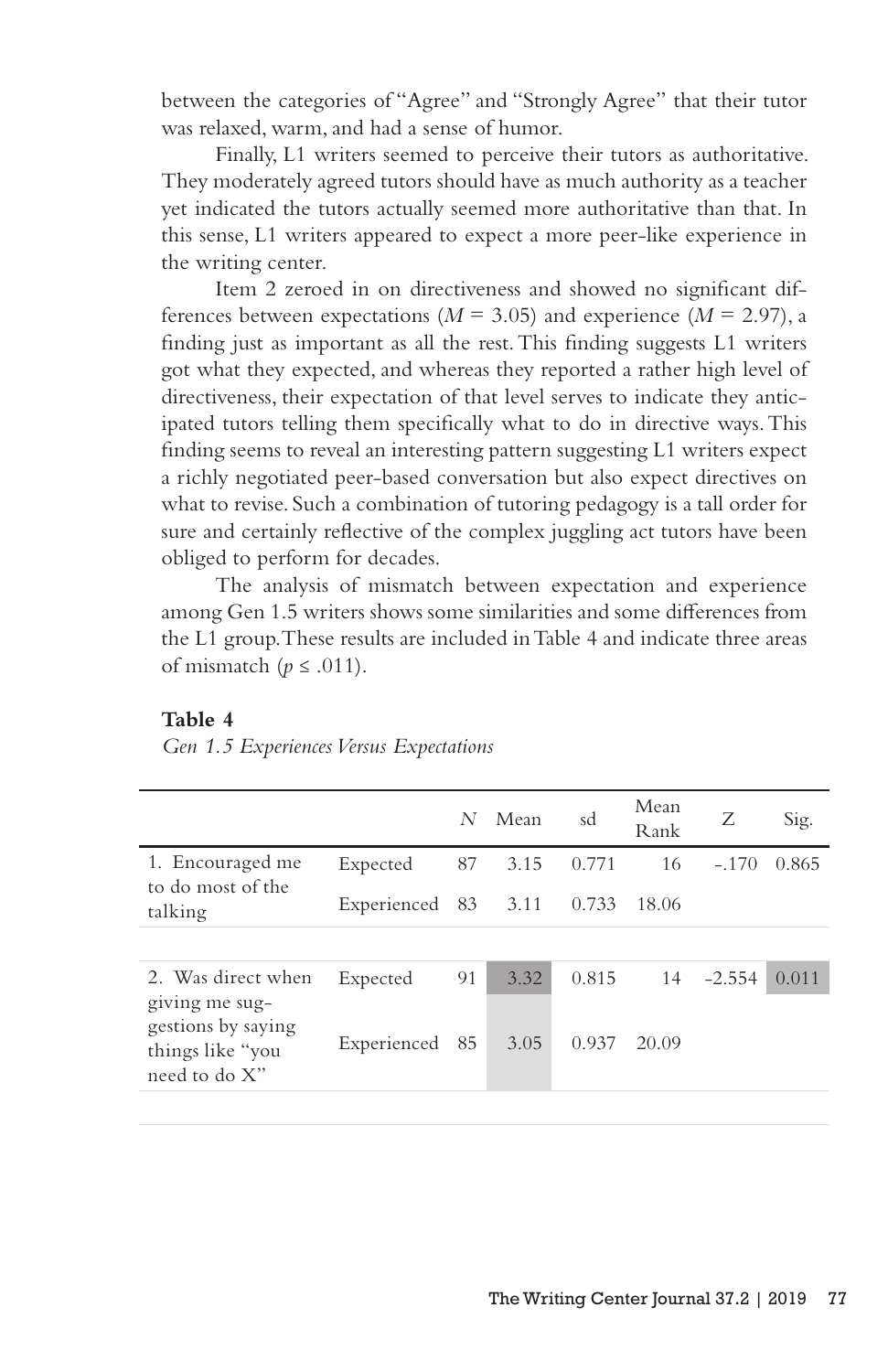|                                                         |             | N  | Mean  | sd     | Mean<br>Rank | Ζ        | Sig.  |
|---------------------------------------------------------|-------------|----|-------|--------|--------------|----------|-------|
| 3. Helped me to<br>formulate my own                     | Expected    | 92 | 3.587 | 0.5958 | 9            | $-3.508$ | 0.000 |
| revisions by dis-<br>cussing options or<br>alternatives | Experienced | 82 | 3.33  | 0.738  | 10.67        |          |       |
|                                                         |             |    |       |        |              |          |       |
| 4. Took charge of<br>the tutor session by               | Expected    | 91 | 2.88  | 0.867  | 15.65        | $-.040$  | 0.968 |
| focusing on what<br>they felt was serious               | Experienced | 85 | 2.85  | 0.994  | 17.47        |          |       |
|                                                         |             |    |       |        |              |          |       |
| 5. Interrupted me to<br>share their thoughts            | Expected    | 89 | 2.88  | 0.902  | 12.5         | $-1.309$ | 0.191 |
| and ideas                                               | Experienced | 82 | 2.67  | 0.93   | 16           |          |       |
|                                                         |             |    |       |        |              |          |       |
| 6. Was relaxed,                                         | Expected    | 91 | 3.56  | 0.562  | 11.5         | $-2.746$ | 0.006 |
| warm, and had a<br>sense of humor                       | Experienced | 85 | 3.36  | 0.652  | 12.14        |          |       |
|                                                         |             |    |       |        |              |          |       |
| 7. Seemed to have                                       | Expected    | 85 | 2.81  | 0.945  | 11.56        | $-1.089$ | 0.276 |
| as much authority as<br>a teacher                       | Experienced | 81 | 2.69  | 0.996  | 12.29        |          |       |
|                                                         |             |    |       |        |              |          |       |
| 8. Was conversa-<br>tional or engaged in                | Expected    | 87 | 3.18  | 0.74   | 14.21        | $-.558$  | 0.577 |
| some small talk at<br>the beginning of the<br>session   | Experienced | 81 | 3.22  | 0.791  | 16.13        |          |       |

The first mismatch involves directive suggestions. Gen 1.5 writers expected their tutors to use more directive phrases than what the writers reported. Considering that Gen 1.5 writers may have L2-like needs for language and writing instruction, it is not surprising they felt tutors should offer directive suggestions for revision. Moreover, this mismatch serves as a major distinction between L1 and Gen 1.5 writers, with the former expecting as much directiveness as they reported and the latter expecting even more.

The second mismatch demonstrates that Gen 1.5 writers reported experiencing less negotiation than they expected. This is a similar finding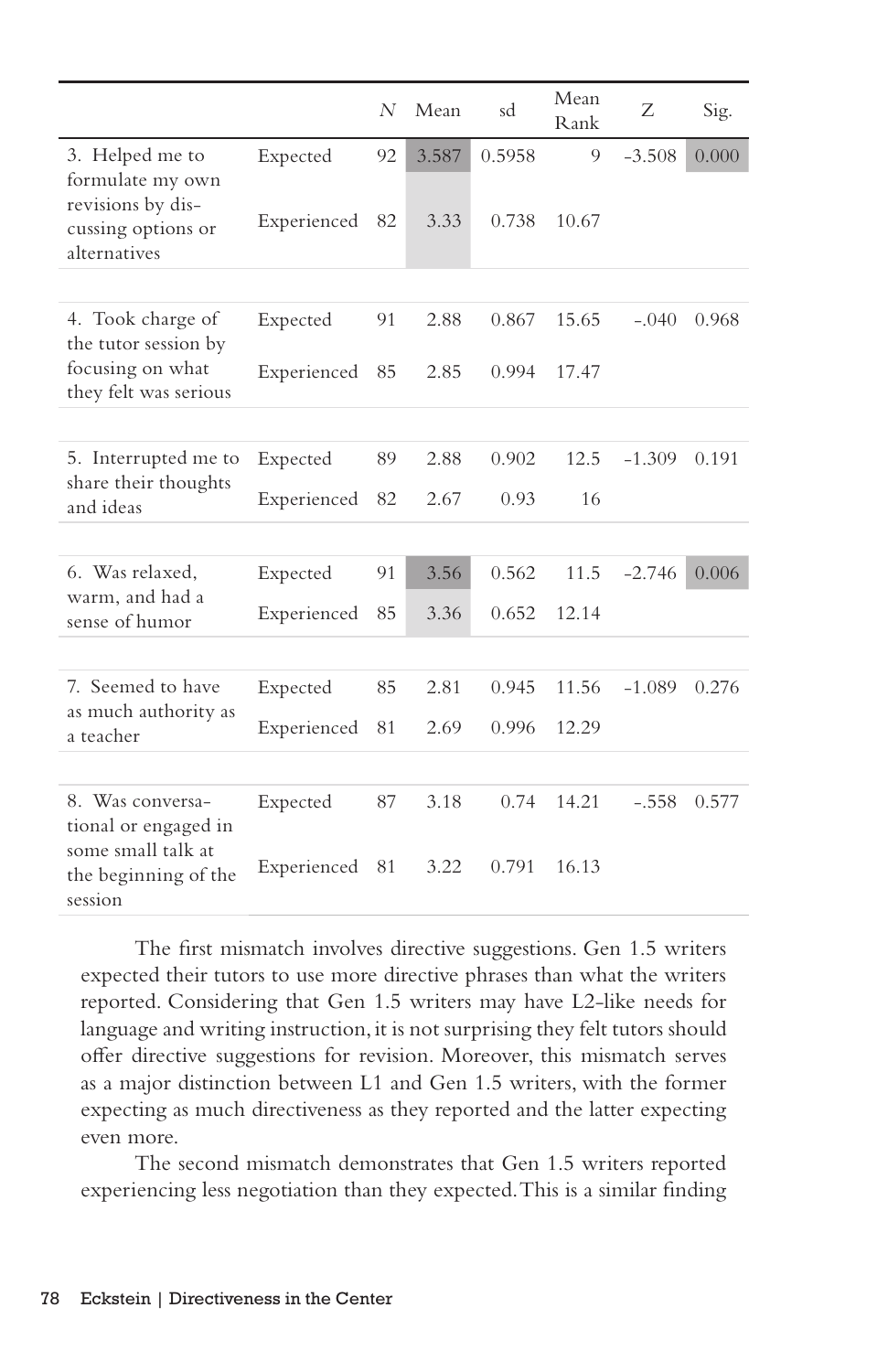to that for L1 writers and may be explained by the fact that Gen 1.5 writers are ear learners who are accustomed to picking up language and writing skills through oral interactions rather than rule-based instructions. So although Gen 1.5 writers seem to expect directive suggestions, they still want an opportunity to discuss revision alternatives and understand their options for revision. Finally, Gen 1.5 writers, like their L1 peers, expected their tutors to be more relaxed and warm than they were.

Except for these three significant findings, Gen 1.5 writers seemed to get from a writing tutorial essentially what they expected. For instance, they expected tutors would encourage them to do most of the talking, take charge of the tutorial to some degree, reflect some teacher-like authority, and offer small talk at the beginning of the session. Furthermore, Gen 1.5 writers, unlike their L1 peers, did not show a mismatch in their expectation of tutor interruptions, though they also seemed to report higher levels of them. This finding suggests tutors may intuitively interrupt Gen 1.5 writers more than L1 writers, which could reflect conversational closeness or a tutor's heightened sense of authority, what Thonus (2001) calls an "instructor role," as tutors observe language-based writing needs.

In sum, Gen 1.5 writers seemed a lot like L1 writers with at least one important difference: they expected to receive more directive suggestions for revision. This observation raises the question of whether students who expect a level of directiveness ought to receive it. According to this research, they are already experiencing fairly directive tutorials; is it reasonable to make the tutorials *even more* directive because of what students expect? Because Gen 1.5 writers have some legitimate vocabulary and language needs, it seems both reasonable and considerate for tutors to offer informed directives after discussing revision options with the writer.

The analysis of expectation/experience matches among the L2 writers differed substantially from that for the other groups. The single significant mismatch is that of interruption; L2 writers reported less tutor interruption than the writers had expected  $(Z = -4.383, p < .001)$ . This finding is similar to that for L1 writers. Also like the data for L1 writers, the L2 data did not show a significant mismatch in expectations and experiences of directiveness; only the Gen 1.5 data showed writers expected more than they received.

Besides these observations, L2 writers seemed to receive the kind of tutorials they expected, in which the tutor encouraged tutee talk, offered directive suggestions, negotiated revision, took charge of the tutorials, was relaxed, was relatively authoritative, and was conversational. And given that those tutorials were rated as fairly directive, it appears L2 writers expected and reported receiving directive tutoring.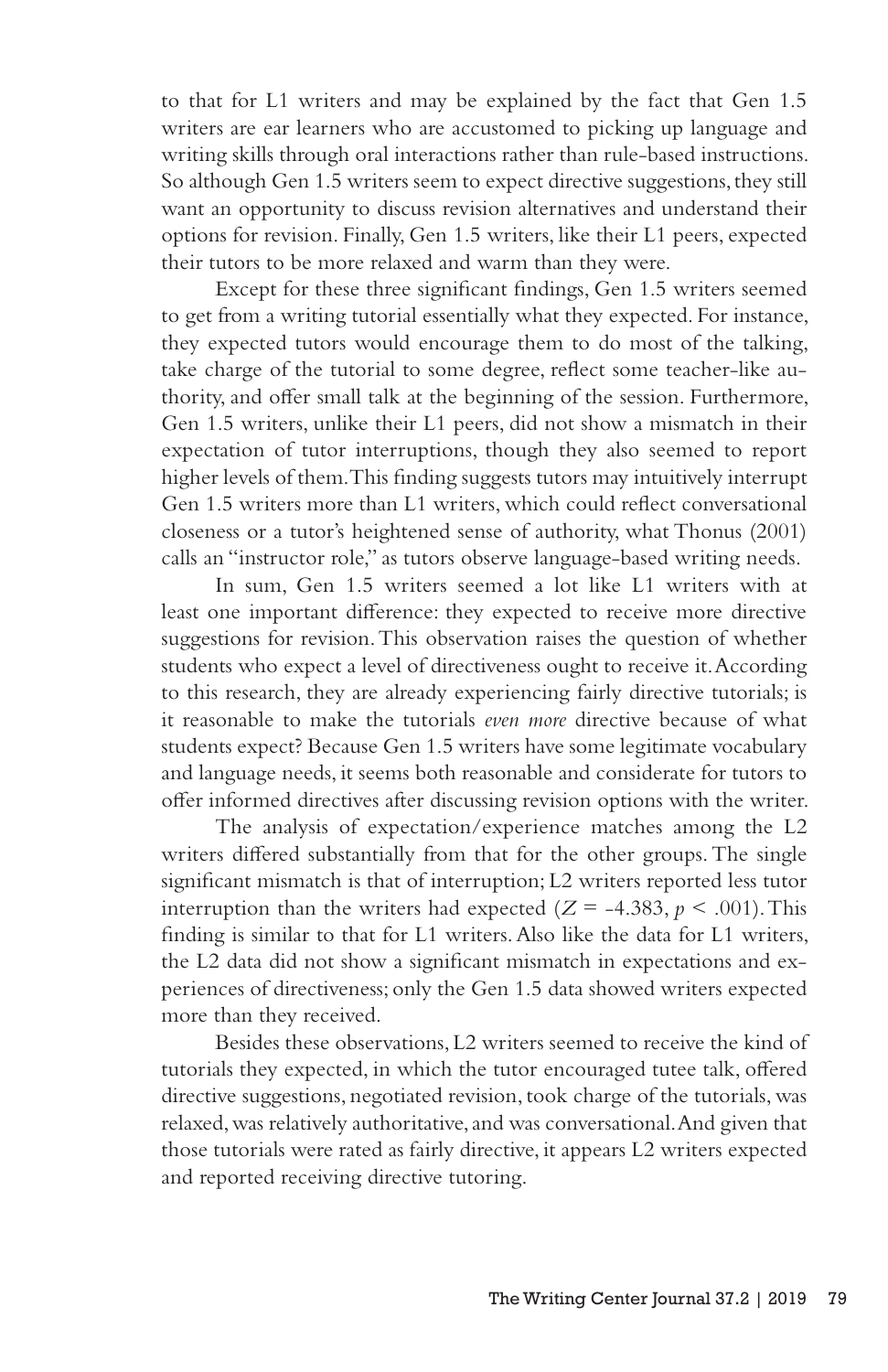# Conclusions

The purpose of this study was to triangulate claims in the literature that tutors treat L1 and L2 writers differently in tutorials (in terms of directiveness) and that writers expect this differential treatment. Findings from this study differ from the discourse-analysis research by indicating tutees do not report significantly different tutorials across L1, Gen 1.5, and L2 backgrounds. In fact, all language groups reported that their tutors were rather directive anyway. Writers did, however, seem to expect the kind of differences the literature calls for, namely more reflective tutorials for L1 writers, more negotiated tutorials for Gen 1.5 writers, and more directive ones for L2 writers. The resulting experience/expectation mismatches showed that both L1 and Gen 1.5 writers expected tutorials that differed in many ways from what they received, while L2 writers indicated expecting just what they received. The bottom line of these analyses, in terms of directiveness anyway, is that in this large-scale, aggregated study, writers across language backgrounds reported receiving directive tutorials that comported with their expectations, except that Gen 1.5 writers expected even higher levels of directiveness.

Regarding the important, underrepresented group of Gen 1.5 writers, results from this study suggest they ought not to be lumped together with L2 writers given that their perceptions of writing tutorials were distinct from either L1 or L2 groups. Tutors in schools with a high immigrant enrollment are probably already aware of the unique writing needs of this group and are tasked with finding ways to offer directive *and* negotiated feedback.

In addition to these findings, the interpretation of these data leads to an even more important conclusion. It seems, from writers' perspectives at least, that tutors use directive tutoring practices with all language groups, indicating a move away from traditional nondirective pedagogies proposed in the 1980s in favor of more directive approaches championed in the 1990s and beyond. Current research strongly advocates for directiveness, particularly with marginalized groups such as Gen 1.5 writers (see Salem, 2016), and the pendulum of directiveness seems to be swinging away from nondirectiveness both in practice and in theory. It is therefore perhaps time for tutors across the board to question feelings of guilt (Blau & Hall, 2002; Nicklay, 2012) when offering informed and thoughtful directives to all language groups, not just L2 writers, especially when individuals come specifically to seek directive help (see Denny, Nordlof, & Salem, 2018)

Of course, the interpretation of results in this study is constrained by the questions asked, and for this research I asked about writers' expectations, not their preferences. The difference is important since writers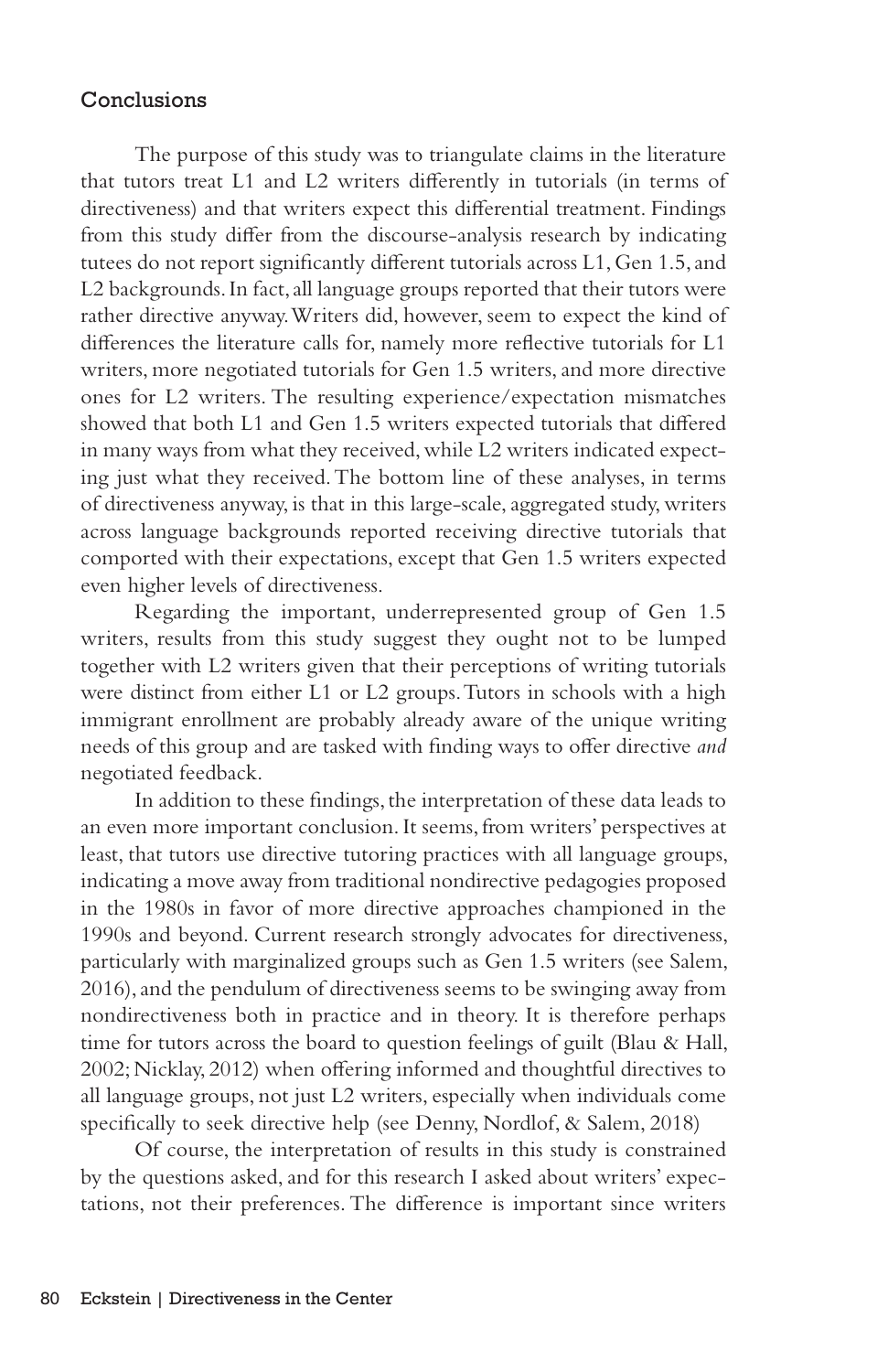might expect one thing but in reality really want something very different. Thus, this study indicates what writers have come to expect, and questions still remain as to where these expectations originate. For instance, do L1 writers expect nondirective tutorials because that's what they have been socialized into or because that's what they really want? If expectations are merely a reflection of socialized behavior, it is incumbent upon the field to determine whether the practices we socialize writers into (e.g., directive vs. nondirective tutoring) are helpful. If expectations are a matter of preferences, we must wrangle with the question of whether writers' preferences should help guide tutorial practices.

Certainly, more research is needed to extend or complicate the present findings. One approach might be to ask tutees for their expectations before the tutorial and then about their experiences afterward and do so with individuals who have not visited the writing center before. This approach, though much more resource intensive, would eliminate potential exposure bias. Another future direction involves interviewing students to capture the origin of their expectations, the evolution of their experiences and expectations over time, and their beliefs about the value of directive or nondirective tutoring. While replicable, aggregable, and data-driven research allows us to draw broader conclusions across multiple sites, using that data to inform interview-based conversations can flesh out the numbers and illuminate student perceptions and their preferences.

In the meantime, the aim of this study was to triangulate discourse-analytic evidence of tutor behavior (when working with L1, L2, and Generation 1.5 writers) and to compare this evidence with tutee expectations. The major takeaway is that writers from different language groups did not report differences in the way they were tutored despite expecting differences in directiveness, negotiation, and interruptions. Further, L1 writers expected the least directive tutorials, followed by L2 writers and then Gen 1.5. This information hopefully provides a useful springboard for further research, especially investigations into how tutors can work with writers from various language backgrounds to meet their expectations, preferences, and ultimately their feedback needs.

#### Acknowledgments

*Many thanks to Dana Ferris for her invaluable guidance all throughout this process and to Vai Ramanathan, Chris Thaiss, and Angela Lewis for additional insight and*  support. Thanks also to the editors and reviewers who have provided such careful *reading and helpful feedback with this project.*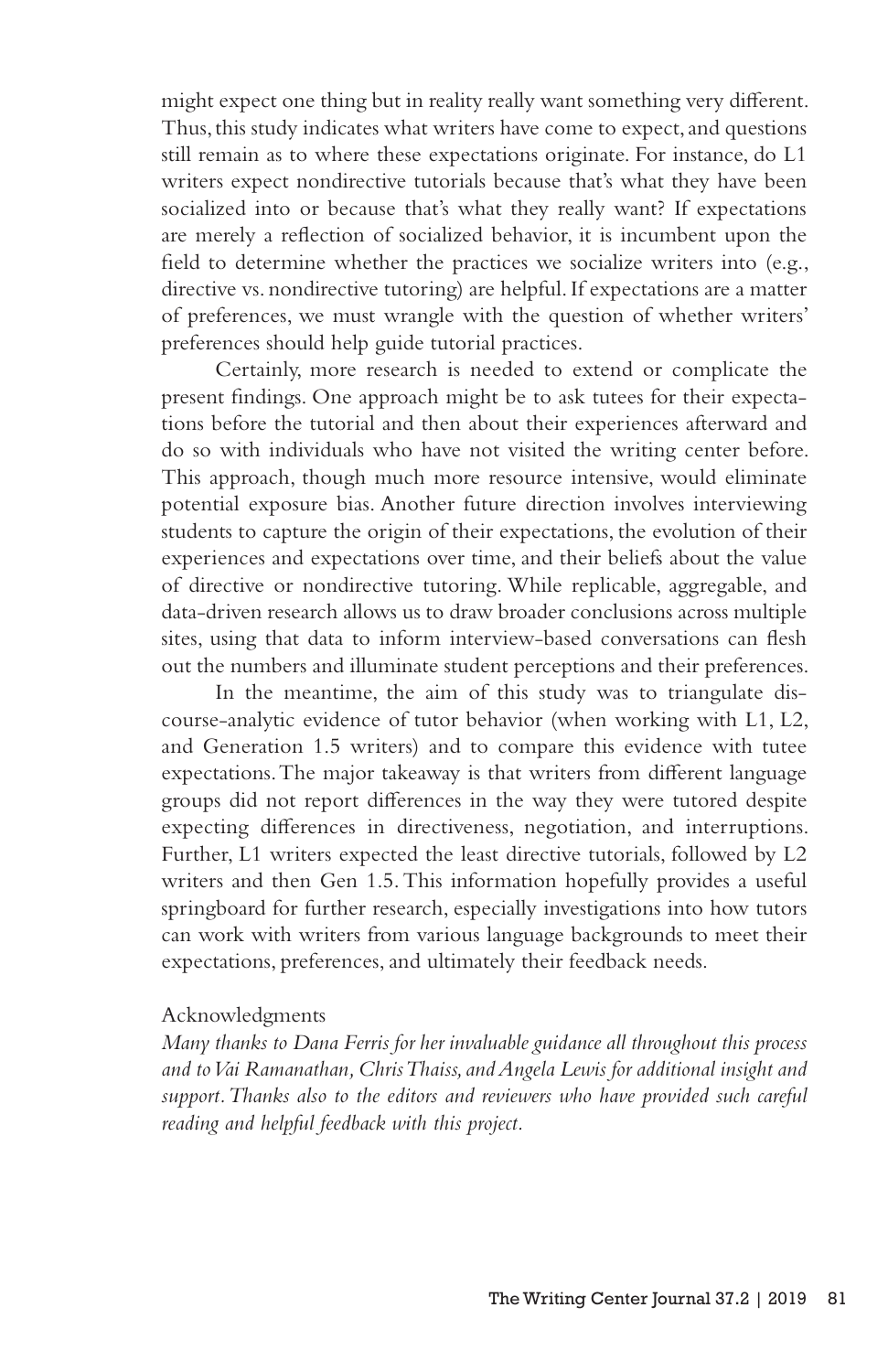## References

- Blalock, S. (1997). Negotiating authority through one-to-one collaboration in the multicultural writing center. In C. Severino (Ed.), *Writing in multicultural settings* (pp. 79-93)*.* New York, NY: Modern Language Association of America.
- Blau, S., & Hall, J. (2002). Guilt-free tutoring: Rethinking how we tutor non-native-English-speaking students. *Writing Center Journal, 23*(1)*,* 23–44.
- Blau, S. R., Hall, J., & Strauss, T. (1998). Exploring the tutor/client conversation: A linguistic analysis. *Writing Center Journal*, *19*(1)*,* 19–48.
- Boquet, E. H. (1999). "Our little secret": A history of writing centers, pre-to post-open admissions. *College Composition and Communication, 50*(3)*,* 463–482.
- Bruffee, K. (1978). The Brooklyn Plan: Attaining intellectual growth through peer-group tutoring. *Liberal Education, 64*(4)*,* 447–468.
- Clark, I. (2001). Perspectives on the directive/non-directive continuum in the writing center. *Writing Center Journal, 22*(1)*,* 33–58.
- Cogie, J., Strain, K., & Lorinskas, S. (1999). Avoiding the proofreading trap: The value of the error correction process. *Writing Center Journal, 19*(2)*,* 7–32.
- Corbett, S. J. (2008). Tutoring style, tutoring ethics: The continuing relevance of the directive/nondirective instructional debate. *Praxis: A Writing Center Journal, 5*(2). Retrieved from http://www. praxisuwc.com/corbett-52
- Cumming, A., & So, S. (1996). Tutoring second language text revision: Does the approach to instruction or the language of communication make a difference? *Journal of Second Language Writing, 5*(3)*,* 197–226.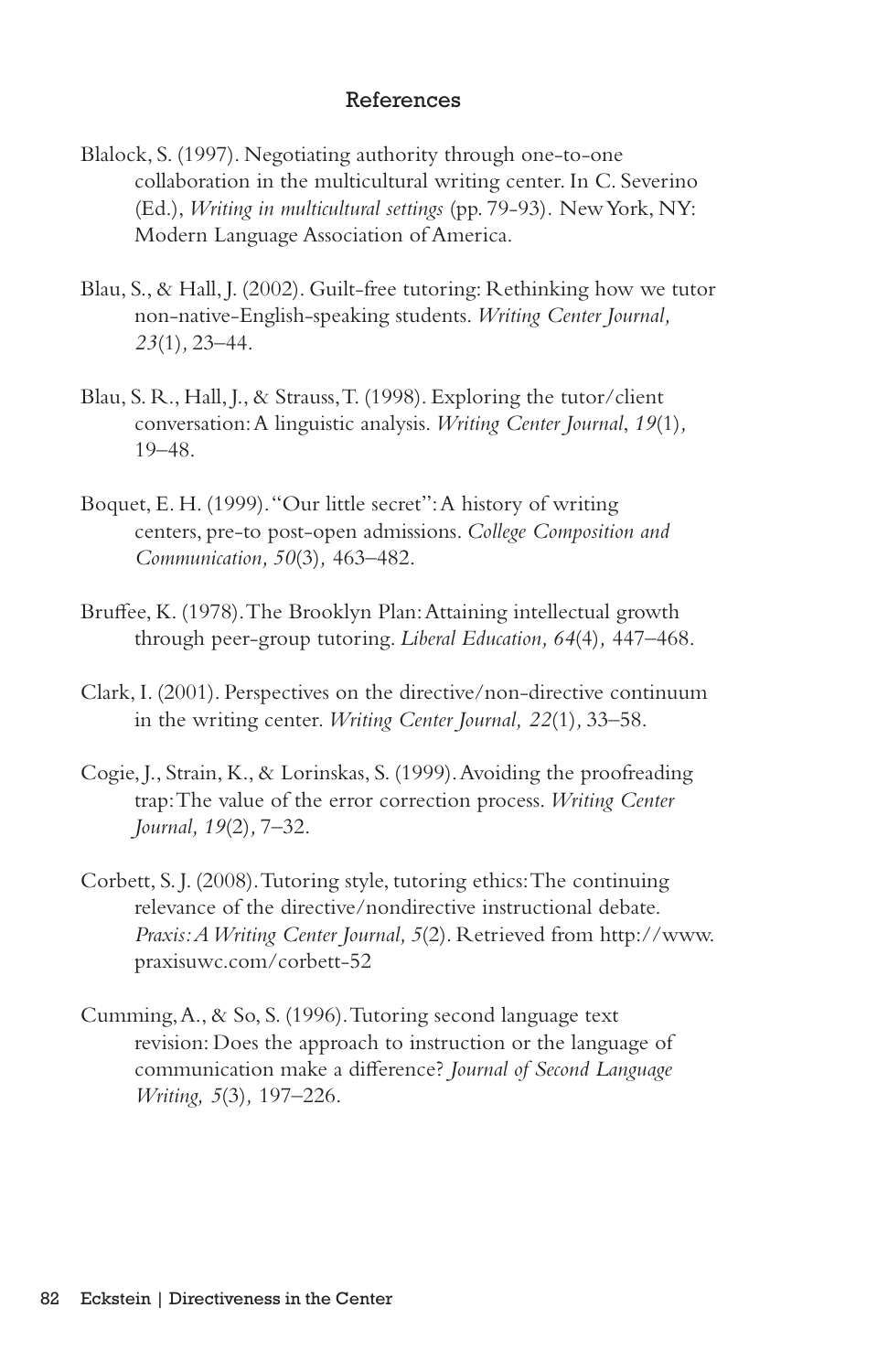- Denny, H., Nordlof, J., & Salem, L. (2018). "Tell me exactly what it was that I was doing that was so bad": Understanding the needs and expectations of working-class students in writing centers. *Writing Center Journal, 37*(1)*,* 67–98.
- Doolan, S. M., & Miller, D. (2012). Generation 1.5 written error patterns: A comparative study. *Journal of Second Language Writing, 21*(1)*,* 1–22. doi:10.1016/j.jslw.2011.09.001
- Dugger, R. (1976). Cooperative learning in a writing community. *Change, 8*(6)*,* 30–33.
- Eckstein, G. (2018). Re-examining the tutor informant role for L1, L2, and Generation 1.5 writers. *Peer Review, 2.* https://wp.me/ P8GVda-aI
- Ferris, D. R., & Hedgcock, J. S. (2014). *Teaching L2 composition: Purpose, process, and practice* (3rd ed). New York, NY: Routledge.
- Harklau, L., Losey, K., & Siegal, M. (Eds.). (1999). *Generation 1.5 meets college composition: Issues in the teaching of writing to U.S.-educated learners of ESL.* Mahwah, NJ: Erlbaum.
- Harris, M. (1986). *Teaching one-to-one: The writing conference*. Urbana, IL: National Council of Teachers of English.
- Hawthorne, J. (1999). "We don't proofread here": Re-visioning the writing center to better meet student needs. *Writing Lab Newsletter, 23*(8)*,* 1–7.
- Jacobs, S. E., & Karliner, A. B. (1977). Helping writers to think: The effect of speech roles in individual conferences on the quality of thought in student writing. *College English, 38*(5)*,* 489–505.
- Jones, C. (2001). The relationship between writing centers and improvement in writing ability: An assessment of the literature. *Education, 122*(1)*,* 3–20.
- Kiedaisch, J., & Dinitz, J. (1991). Learning more from our students. *Writing Center Journal, 12*(1)*,* 90–100.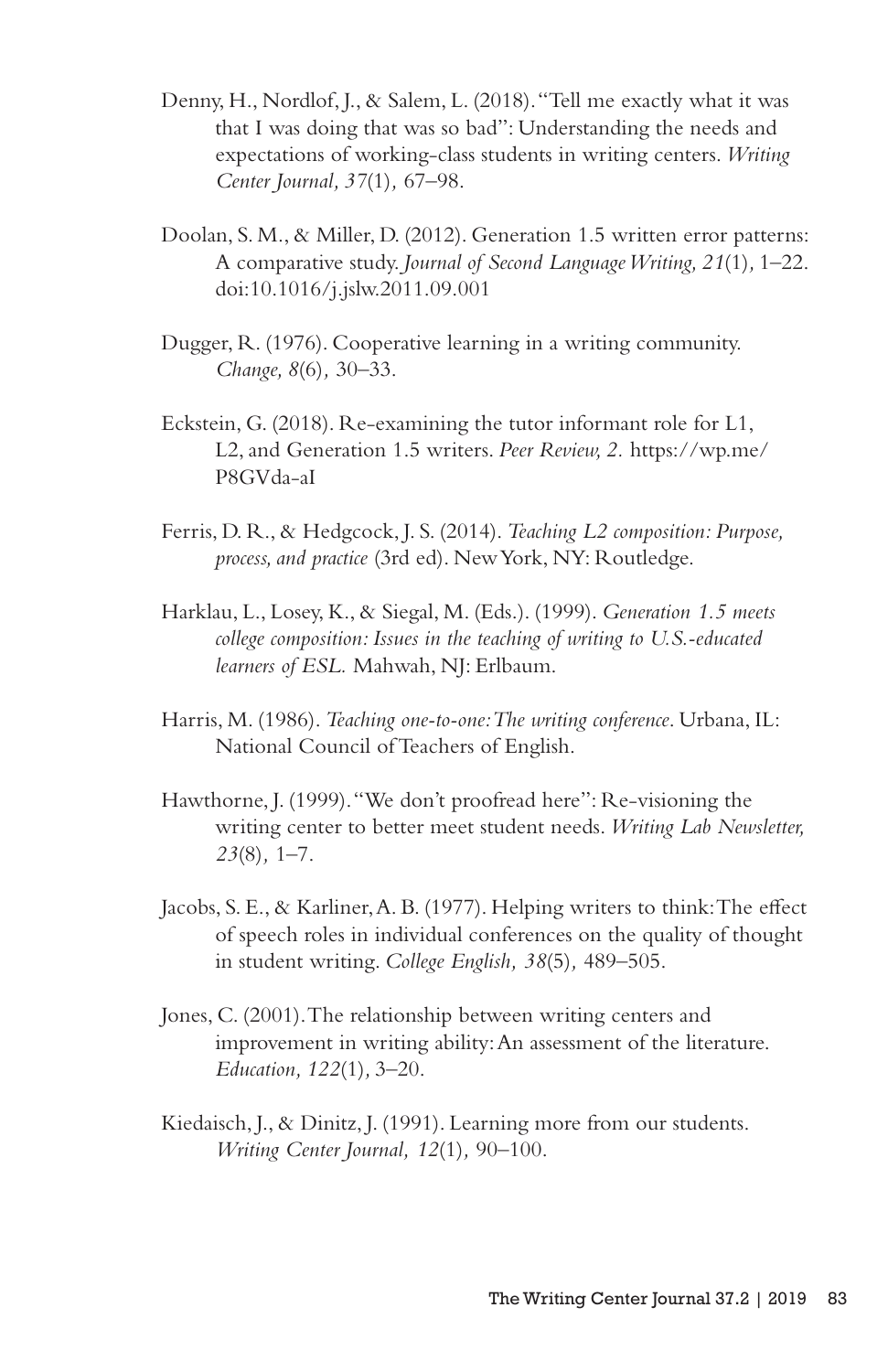- Lerner, N. (2009). *The idea of a writing laboratory*. Carbondale: Southern Illinois University Press.
- Linville, C. A. (1997). *A study of students seeking composition tutoring at the California State University, Sacramento English Writing Center*  (Unpublished master's thesis). California State University, Sacramento.
- Moser, J. (1993). Crossed currents: ESL students and their peer tutors. *Research & Teaching in developmental Education, 9*(2)*,* 37-43.
- Nakamaru, S. (2010). Lexical issues in writing center tutorials with international and US-educated multilingual writers. *Journal of Second Language Writing, 19*(2)*,* 95–113. http://doi.org/10.1016/j. jslw.2010.01.001
- Nash, G. (2006). Politeness in the writing center: An analysis of NS tutor and NNS student discourse. *Writing Lab Newsletter, 31*(4)*,* 1–6.
- Newkirk, T. (1995). The writing conference as performance. *Research in the Teaching of English, 29*(2)*,* 193–215.
- Nicklay, J. (2012). Got guilt? Consultant guilt in the writing center community. *Writing Center Journal, 32*(1)*,* 14–26.
- North, S. (1984). The idea of a writing center. *College English, 46*(5)*,* 433–446.
- Powers, J. K. (1993). Rethinking writing center conferencing strategies for the ESL writer. *Writing Center Journal, 13*(2)*,* 39–47.
- Powers, J. K., & Nelson, J.V. (1995). Rethinking writing center conferencing strategies for writers in the disciplines. *Writing Lab Newsletter, 20*(1)*,* 12–15.
- Raymond, L., & Quinn, Z. (2012). What a writer wants: Assessing fulfillment of student goals in writing center tutoring sessions. *Writing Center Journal, 32*(1)*,* 64–77.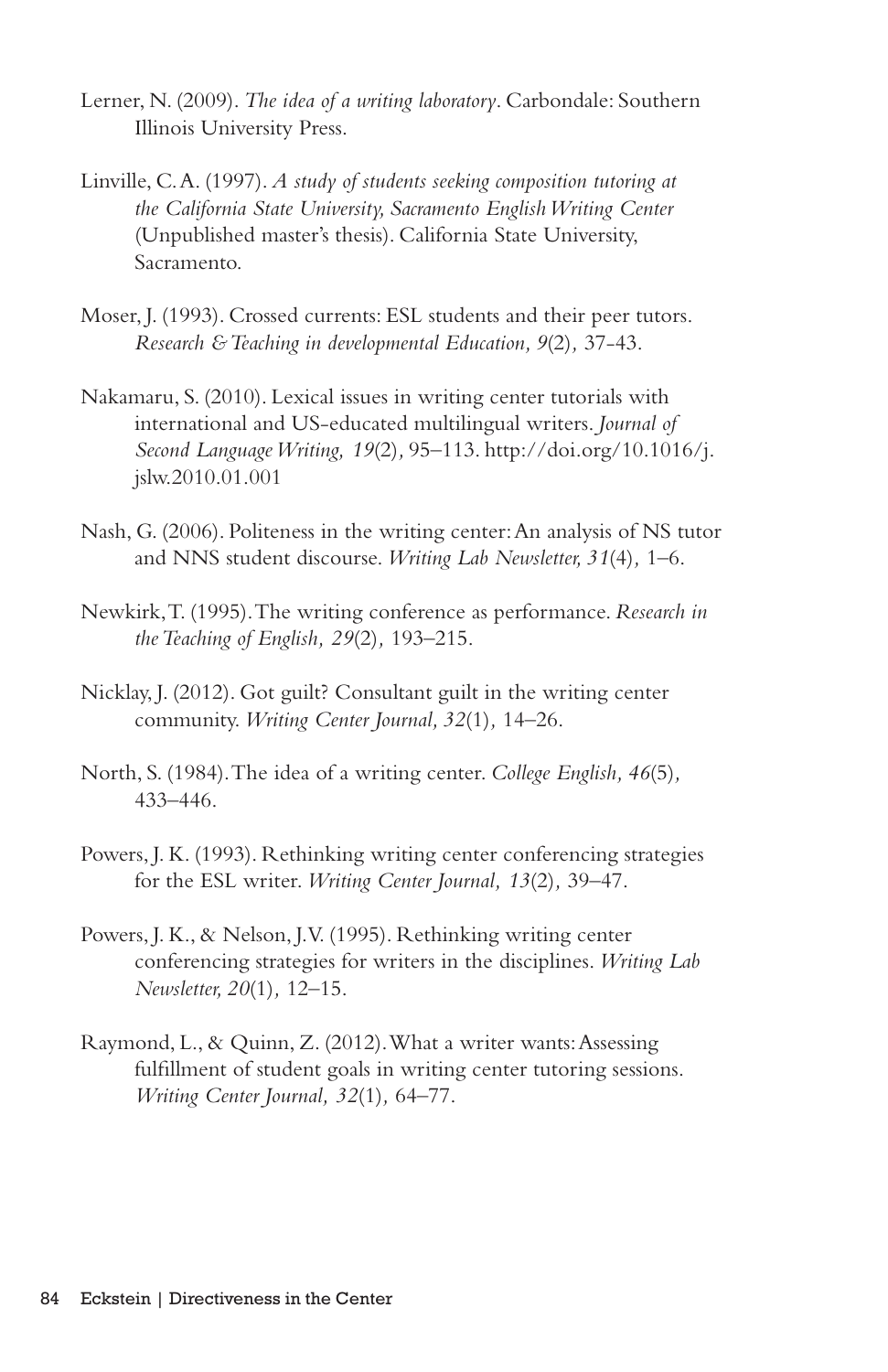- Reid, J. (2006). "Eye" learners and "ear" learners: Identifying the language needs of international student and U.S. resident writers. In P. K. Matsuda, M. Cox, J. Jordan, & C. Ortmeier-Hooper (Eds.), *Second language writing in the composition classroom: A critical sourcebook* (pp. 76–88). New York, NY: Bedford/St. Martin's.
- Ritter, J. J. (2002). *Negotiating the center: An analysis of writing tutorial interactions between ESL learners and native-English speaking writing center tutors*. (Doctoral dissertation). Retrieved from ProQuest Dissertations & Theses. (3056649)
- Ritter, J., & Sandvik, T. (2009). Meeting in the middle: Bridging the construction of meaning with Generation 1.5 writers. In S. Bruce & B. Rafoth (Eds.), *ESL writers: A guide for writing center tutors* (2nd ed.) (pp. 91–104). Portsmouth, NH: Boynton/Cook.
- Rumbaut, R.G., & Massey, D.S. (2013). Immigration and language diversity in the United States. *Daedalus, 142*(3)*,* 141–154.
- Salem, L. (2016). Decisions . . . decisions: Who chooses to use the writing center? *Writing Center Journal, 35*(2)*,* 147–171
- Severino, C., Swenson, J., & Zhu, J. (2009). A comparison of online feedback requests by non-native English-speaking and native English-speaking writers. *Writing Center Journal, 29*(1)*,* 106–129.
- Thompson, I., Whyte, A., Shannon, D., Muse, A., Miller, K., Chappell, M., & Whigham, A. (2009). Examining our lore: A survey of students' and tutors' satisfaction with writing center conferences. *Writing Center Journal*, *29*(1)*,* 78–105.
- Thonus, T. (1999a). Dominance in academic writing tutorials: Gender, proficiency and the offering of suggestion. *Discourse and Society, 10*(2)*,* 225–248.
- Thonus, T. (1999b). How to communicate politely and be a tutor, too: NS-NNS interaction and writing center practice. *Text, 19*(2)*,*  253–279.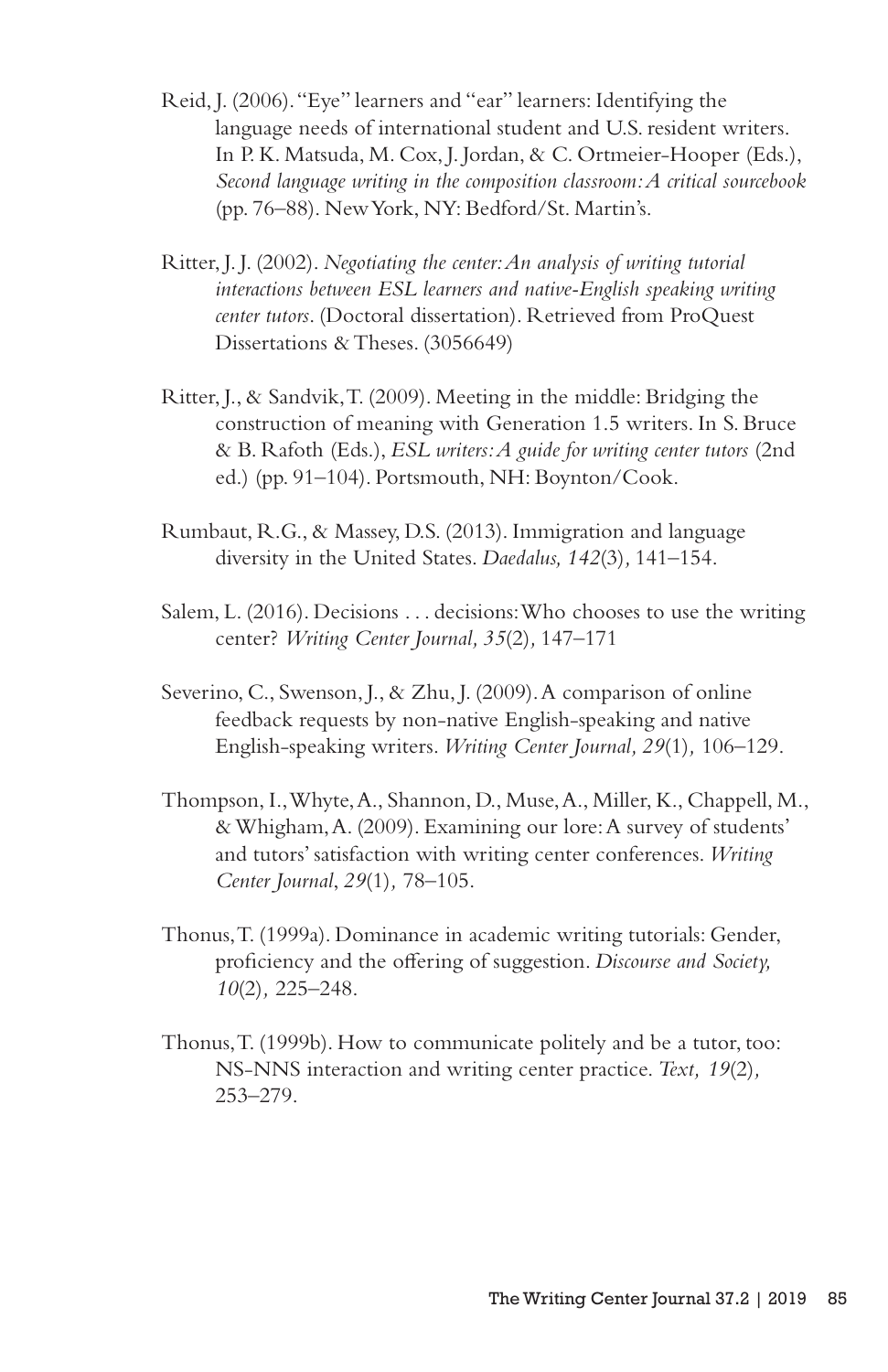- Thonus, T. (1999c). *NS-NNS interaction in academic writing tutorials: Discourse analysis and its interpretations.* Stamford, CT: American Association for Applied Linguistics. Retrieved from https://eric. ed.gov/?id=ED432916
- Thonus, T. (2001). Triangulation in the writing center: Tutor, tutee, and instructor perception of the tutor's role. *Writing Center Journal, 22*(1)*,* 59–82.
- Thonus, T. (2002). Tutor and student assessments of academic writing tutorials: What is "success"? *Assessing Writing, 8*(2)*,* 110–134. doi:10.1016/S1075-2935(03)00002-3
- Thonus, T. (2003). Serving generation 1.5 learners in the university writing center. *TESOL Journal, 12*(1)*,* 17–24.
- Thonus, T. (2004). What are the differences? Tutor interactions with firstand second-language writers. *Journal of Second Language Writing, 13*(3)*,* 227–242.
- U.S. Census Bureau. (2016). Selected social characteristics in the United States: 2012–2016 American Community Survey 5-year estimates. Retrieved from https://factfinder.census.gov/faces/tableservices/ jsf/pages/productview.xhtml?pid=ACS\_16\_5YR\_DP02&src=pt
- Williams, J. (2004). Tutoring and revision: Second language writers in the writing center. *Journal of Second Language Writing*, *13*(3)*,* 173–201. doi:10.1016/j.jslw.2004.04.009
- Williams, J. (2005). Writing center interaction: Institutional discourse and the role of peer tutors. In K. Bardovi-Harlig & B. Hartford (Eds.), *Institutional talk and interlanguage pragmatics research* (pp. 37–65). Mahwah, NJ: Erlbaum.
- Williams, J., & Severino, C. (2004). The writing center and second language writers. *Journal of Second Language Writing, 13*(3)*,* 165–172.
- Young, V. (1992). *Politeness phenomena in the university writing conference*. (Doctoral dissertation). Retrieved from Dissertation Abstracts International. (A53/12 4236)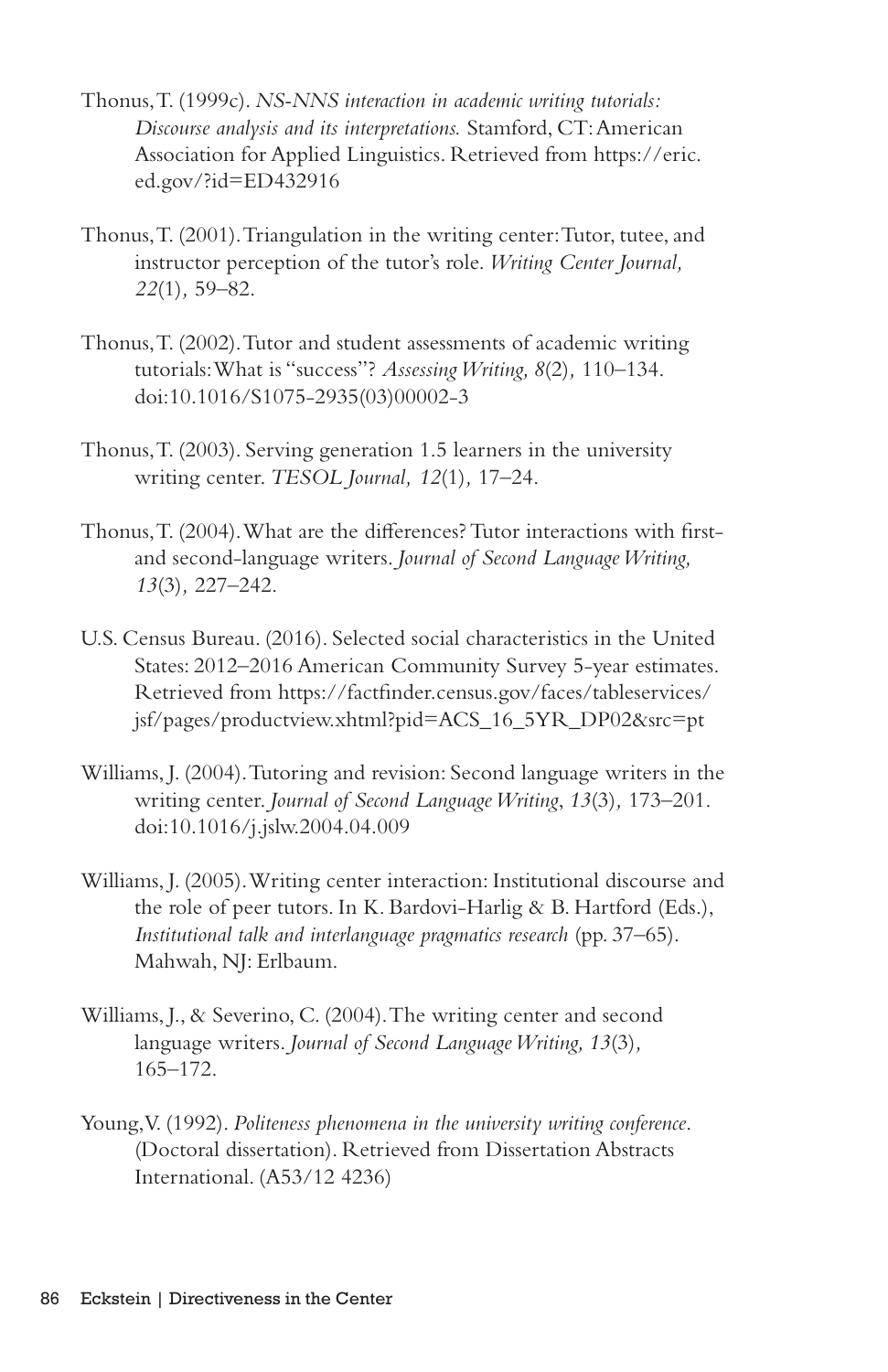# Appendix

# **Writing Center Questionnaire: EXPECTATIONS OF WRITING CENTER ATTENDEES**

The purpose of this questionnaire is to learn about your preferences in a college or University Writing Center.

# *Biographical information*

- 1. How old are you?
	- a. 19 or younger
	- b. 20-24
	- c. 25-29
	- d. 30-34
	- e. 35-39
	- f. 40-49
	- g. Over 50
- 2. What is your year in school?
	- a. Freshman in college/university
	- b. Sophomore in college/university
	- c. Junior in college/university
	- d. Senior in college/university
	- e. Graduate student
	- f. Pre-college/university (i.e.: Student at a high school, technical school, intensive language program, etc.)
	- g. Other:
- 3. What kind of college or university do you attend?
	- a. 4-year institution
	- b. 2-year institution
	- c. Intensive English program
	- d. Other:
- 4. How large is your institution?
	- a. Large—more than about 30,000 students
	- b. Medium—-between about 15,000 and 30,000 students
	- c. Small—Under about 15,000 students
	- d. Very small—under about 5,000 students
- 5. Outside of school, what percentage of your day do you currently use English to communicate?
	- a. 0-24%
	- b. 25-49%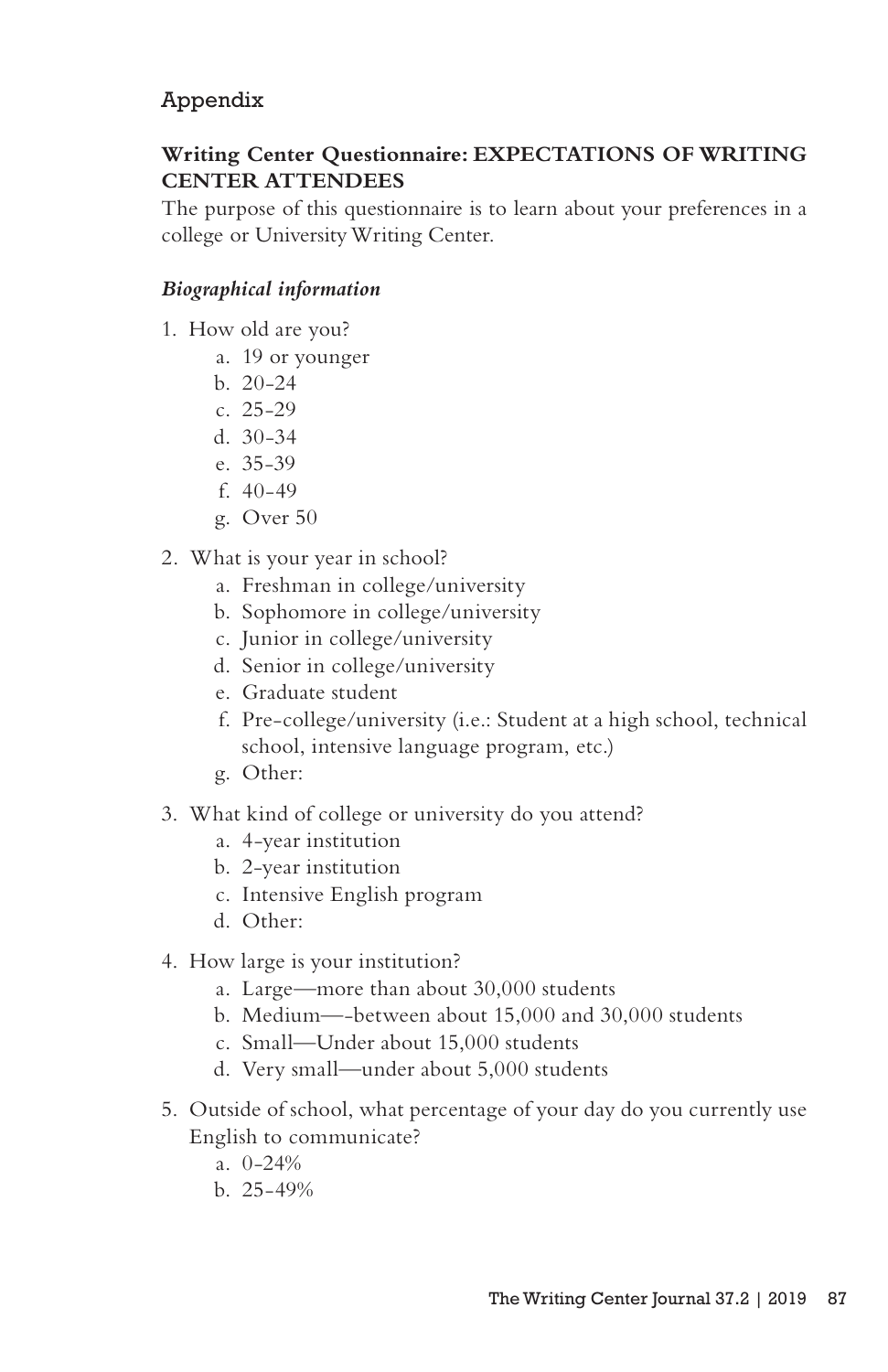c. 50-74% d. 75-100%

6. Please describe your fluency in the English language.

*Reading and writing*  Very limited Weak Good Very Good Excellent *Listening and speaking*  Very limited Weak Good Very Good Excellent

7. Were you born in the U.S.?

# a. Yes **(Skip to Question 9)**

b. No (what country?  $\frac{1}{\frac{1}{2}}$ 

- 8. If you were born in another country, how long have you been living in the United States?
	- a. Less than 5 years
	- b. 5-10 years
	- c. 11-15 years
	- d. Over 15 years
	- e. I was born in the U.S.
- 9. With your family (or in the house where you spent most of your childhood), do/did you mostly speak English?
	- a. Yes **(Skip to Question 12)**
	- b. No (what language other than English is/was most commonly used?
- 10. How many years of formal (school) education have you had in that language other than English?
	- a. I have only studied in English
	- b. None or less than 1 year
	- c. 1-5 years
	- d. 6-8 years
	- e. More than 8 years
- 11. Please describe your fluency in this non-English language.

# *Reading and writing*

| Excellent | Weak               |
|-----------|--------------------|
| Very Good | Very limited       |
| Good      | I only use English |

# *Listening and speaking*

| Excellent | Very limited       |
|-----------|--------------------|
| Very Good | I only use English |
| Good      |                    |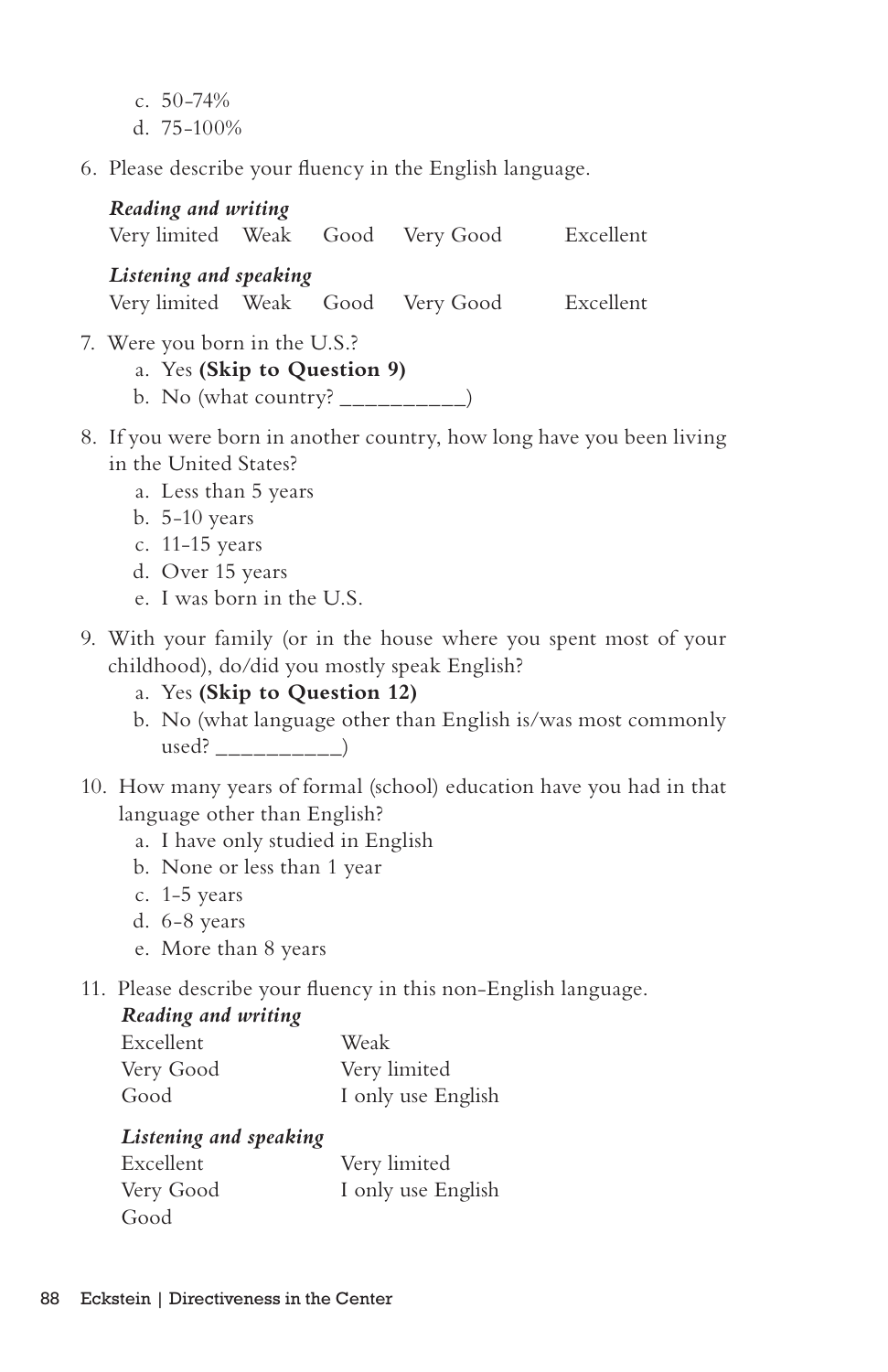- 12. How old were you when you started learning English? Since birth
	- a. 1-3 years old
	- b. 4-5 years old
	- c. 6-8 years old
	- d. 9-16 years old
	- e. 17 years +
- 13. How many years of formal (school) education have you received in the United States?
	- a. None or less than 1 year
	- b. 1-3 years
	- c. 4-5 years
	- d. 6-8 years
	- e. More than 8 years
- 14. Did you graduate from high school in the U.S.?
	- a. Yes
	- b. No
- 15. What is your status in the U.S.? Please note that this survey is completely confidential and anonymous. Your answers will not be shared with anyone outside of the research team.
	- a. International (visa) student
	- b. U.S. resident, including refugee and immigrant status
	- c. Naturalized U.S. citizen born outside of the U.S.
	- d. U.S. citizen (but your parents were immigrants)
	- e. U.S. citizen (your parents were born in the U.S. too)
	- f. Other:

# *Writing Center Preferences*

16. Writing center tutors need to adapt to what students want in a tutoring session. Please rate your level of agreement with the following characteristics of a writing center tutor. Use the following scale:

| Strongly<br>Disagree | Disagree | Agree | <b>Strongly Agree</b> |
|----------------------|----------|-------|-----------------------|
|                      |          |       |                       |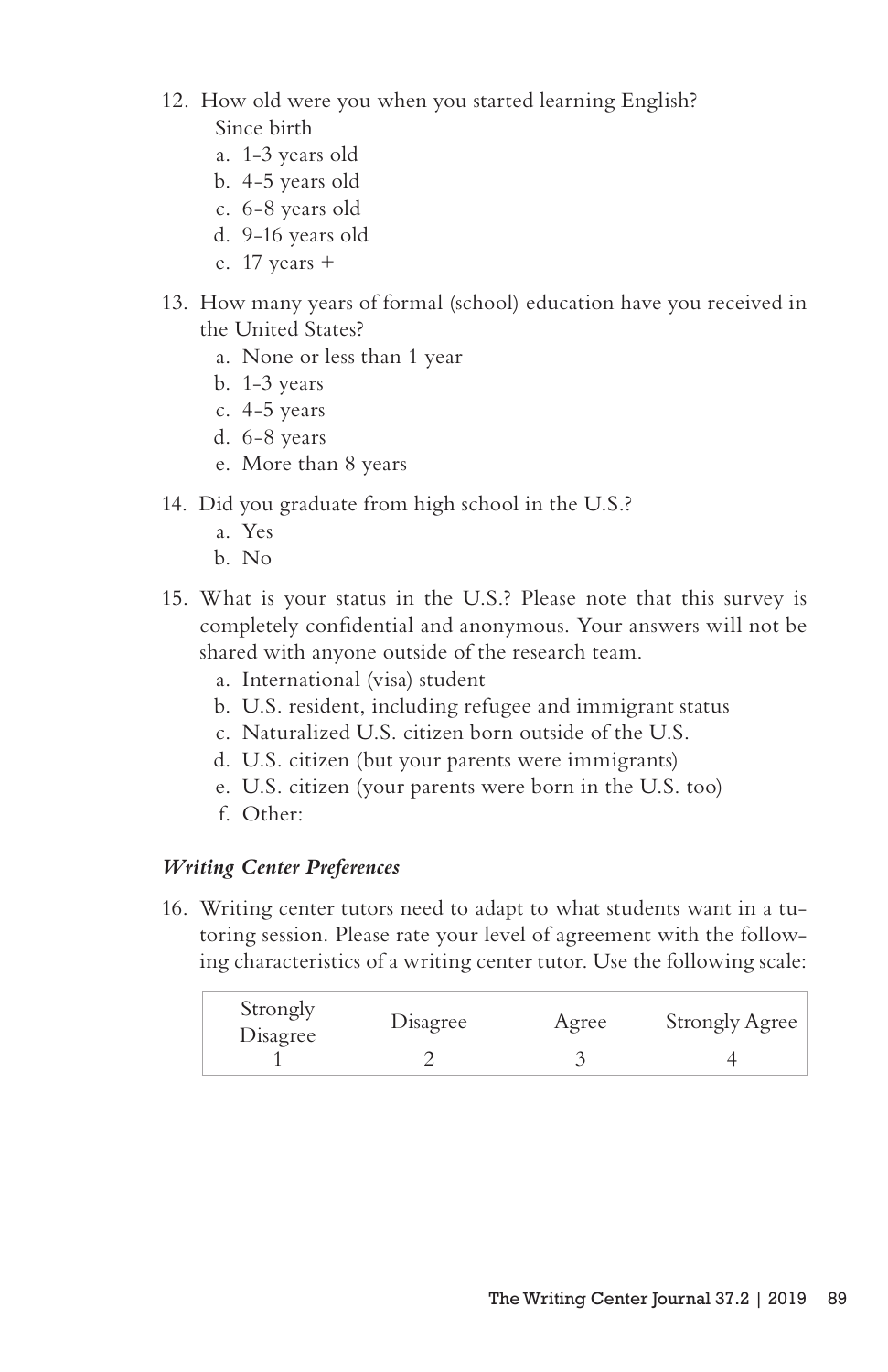|                                                                                         | $\odot \leftarrow$ Rating $\rightarrow \odot$ |                             |               |  |
|-----------------------------------------------------------------------------------------|-----------------------------------------------|-----------------------------|---------------|--|
| A writing tutor should                                                                  | 1                                             | $\mathcal{D}_{\mathcal{L}}$ | $\mathcal{E}$ |  |
| a. Encourage you to do most of the talking                                              |                                               |                             |               |  |
| b. Be direct when giving you suggestions by<br>saying things like "you need to do X"    |                                               |                             |               |  |
| c. Help you to formulate your own revisions<br>by discussing options or alternatives    |                                               |                             |               |  |
| d. Take charge of the tutor session by focus-<br>ing on what he or she feels is serious |                                               |                             |               |  |
| e. Be allowed to interrupt you to share his<br>or her thoughts and ideas                |                                               |                             |               |  |
| f. Be relaxed, warm, and have a sense of<br>humor                                       |                                               |                             |               |  |
| Have as much authority as a teacher<br>g.                                               |                                               |                             |               |  |
| h. Be conversational and engage in some<br>small talk at the beginning of a session     |                                               |                             |               |  |

17. How did your writing center tutor work with you in your most recent visit? Please rate your level of agreement with the following characteristics of a writing center tutor. Use the following scale:

|          | <b>Strongly Agree</b> |
|----------|-----------------------|
| Disagree |                       |

|                                                                                         | $\circledcirc$ $\leftarrow$ Rating $\rightarrow \circledcirc$ |               |   |  |
|-----------------------------------------------------------------------------------------|---------------------------------------------------------------|---------------|---|--|
| My writing tutor                                                                        |                                                               | $\mathcal{L}$ | 3 |  |
| a. Encouraged me to do most of the talking                                              |                                                               |               |   |  |
| b. Was direct when giving me suggestions by<br>saying things like "you need to do X"    |                                                               |               |   |  |
| c. Helped me to formulate my own revisions<br>by discussing options or alternatives     |                                                               |               |   |  |
| d. Took charge of the tutor session by focus-<br>ing on what he or she felt was serious |                                                               |               |   |  |